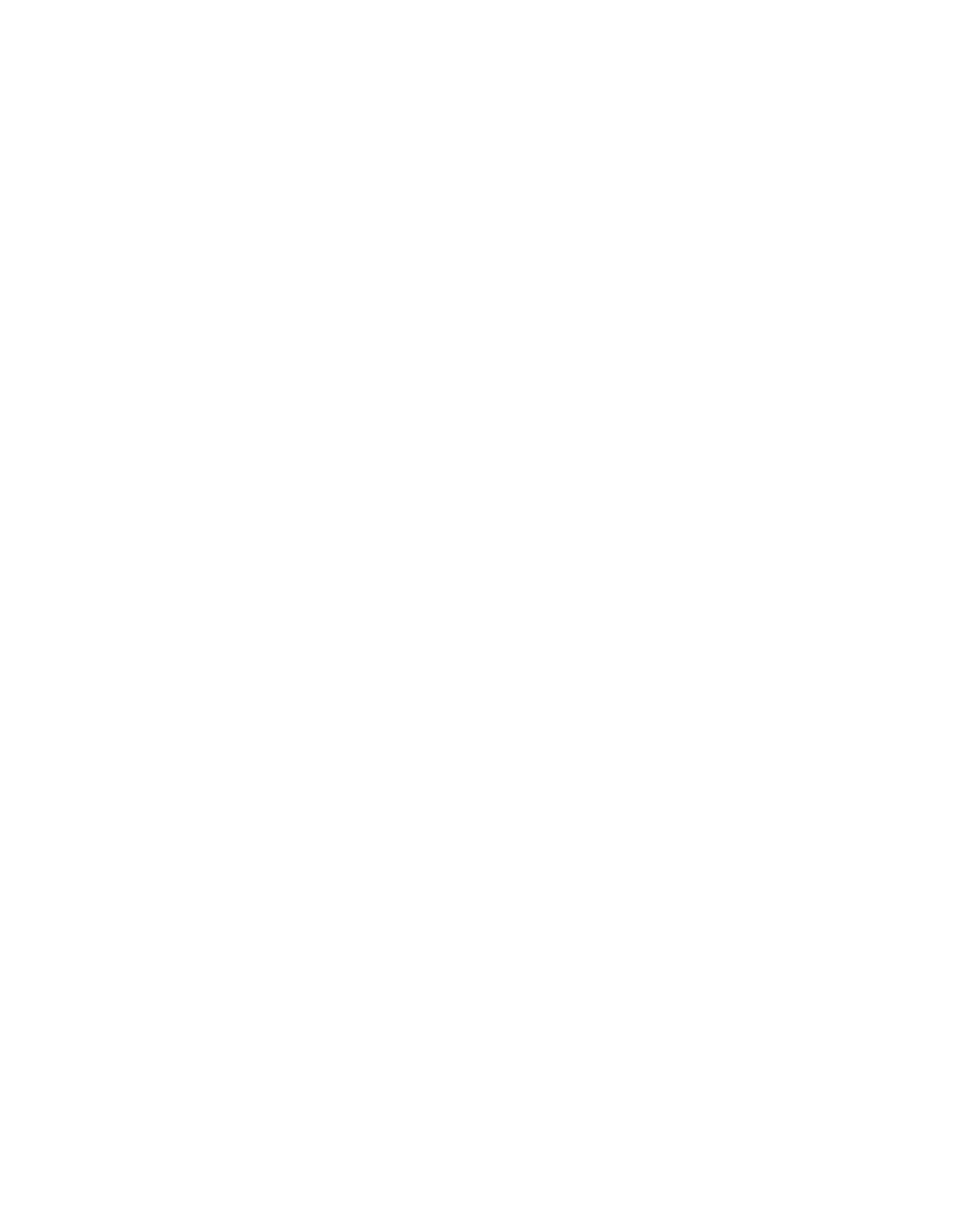# **Contents**

| THE HEALTH IMPACTS OF SECONDHAND SMOKE AND THE ENACTMENT OF LAWS ESTABLISHING 100 |  |  |
|-----------------------------------------------------------------------------------|--|--|
|                                                                                   |  |  |
|                                                                                   |  |  |
| APPENDIX: U.S. STATES WITH COMPREHENSIVE SMOKE-FREE LEGISLATION  20               |  |  |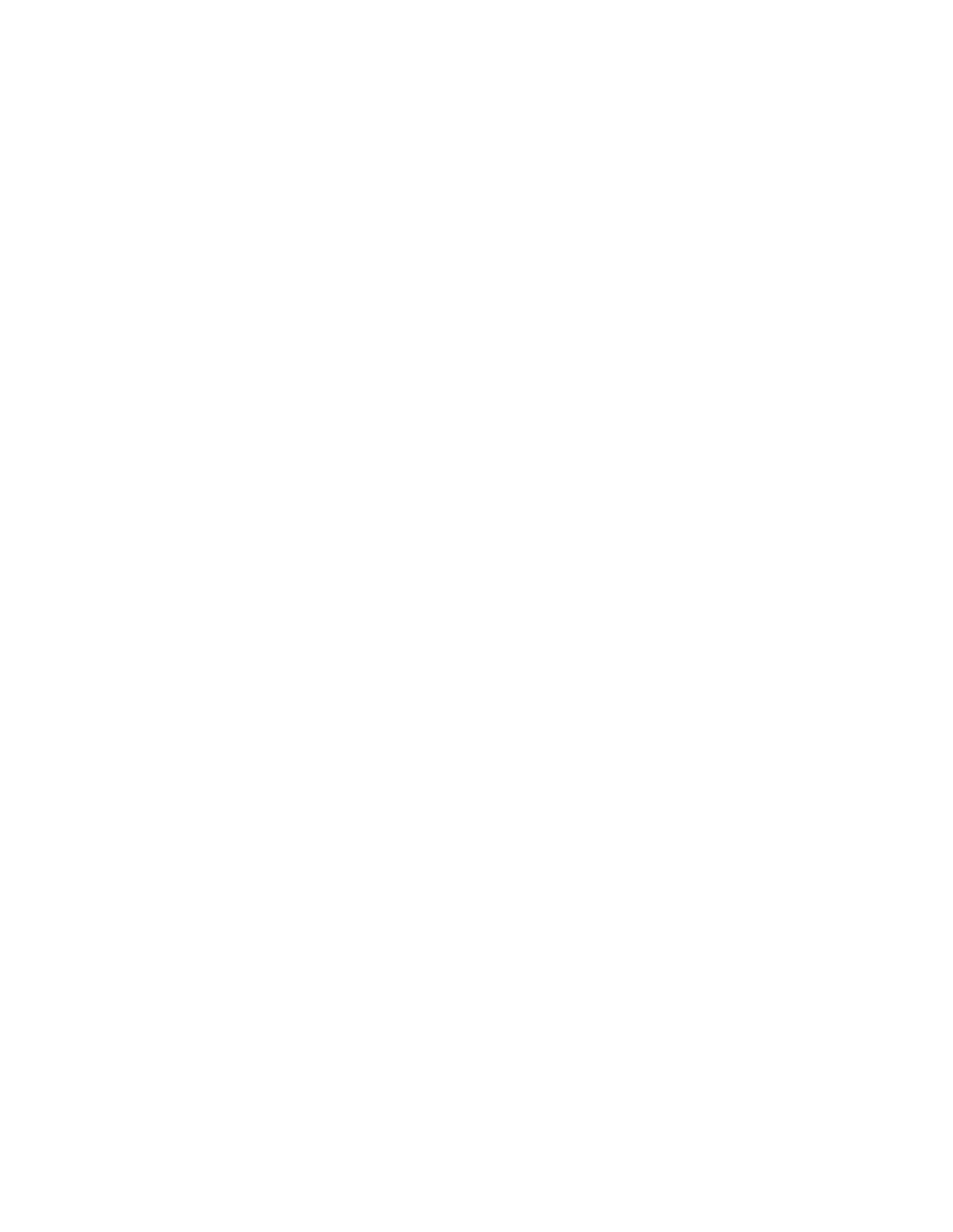# <span id="page-4-0"></span>**EXECUTIVE SUMMARY**

In January of 2008, the Campaign for Smokefree Air asked Public Sector Consultants to analyze the potential impact of House Bill 4163 on Michigan's restaurant and bar industry.

Passed by the Michigan House of Representatives in December of 2007, House Bill 4163 would require all workplaces in the state, including restaurants and bars, to become smoke free. In order to fully understand the controversy surrounding House Bill 4163, we have undertaken a review of the following issues:

- Is there compelling scientific evidence documenting the adverse health impacts of secondhand smoke?
- Will there be a negative impact on Michigan's restaurant and bar industry if the legislation is enacted?
- Does the public support comprehensive smoke-free laws and ordinances?
- Does a smoke-free workplace law that includes restaurants and bars constitute unwarranted government regulation in business decisions?

Having fully analyzed and explored these issues we arrive at the following conclusions:

- Compelling scientific evidence exists to support eliminating exposure to secondhand smoke.
- This bill will have no net economic effect on the Michigan restaurant and bar industry.
- Public support, measured by opinion polls and adoption of smoke-free laws in other states, is increasing—not decreasing.
- A smoke-free workplace law that includes restaurants and bars does not constitute unwarranted government regulation of business. The compelling governmental interest in protecting public health is based on scientific evidence, public opinion, and more than 30 years of legislative and executive action.

# **BACKGROUND**

On December 5, 2007, the Michigan House of Representatives passed House Bill 4163, a bill to amend parts 126 and 129 of the Public Health Code (MCL 333.12601 et seq.) to provide for smoke-free workplaces, including restaurants and bars. Current Michigan law allows smoking in bars and only requires restaurants to provide separate seating arrangements for smokers and nonsmokers. This statute preempts local laws—that is, local units of government are not permitted to prohibit smoking in bars and restaurants. Local units of government are, however, allowed to prohibit smoking in other workplaces, both public and private.

One of the key arguments raised against prohibiting smoking in restaurants and bars is economic: the supposition that the restaurant and bar industry would see a decline in business. Proponents of such prohibitions point to the adverse health impacts of secondhand smoke on both workers and patrons of these establishments.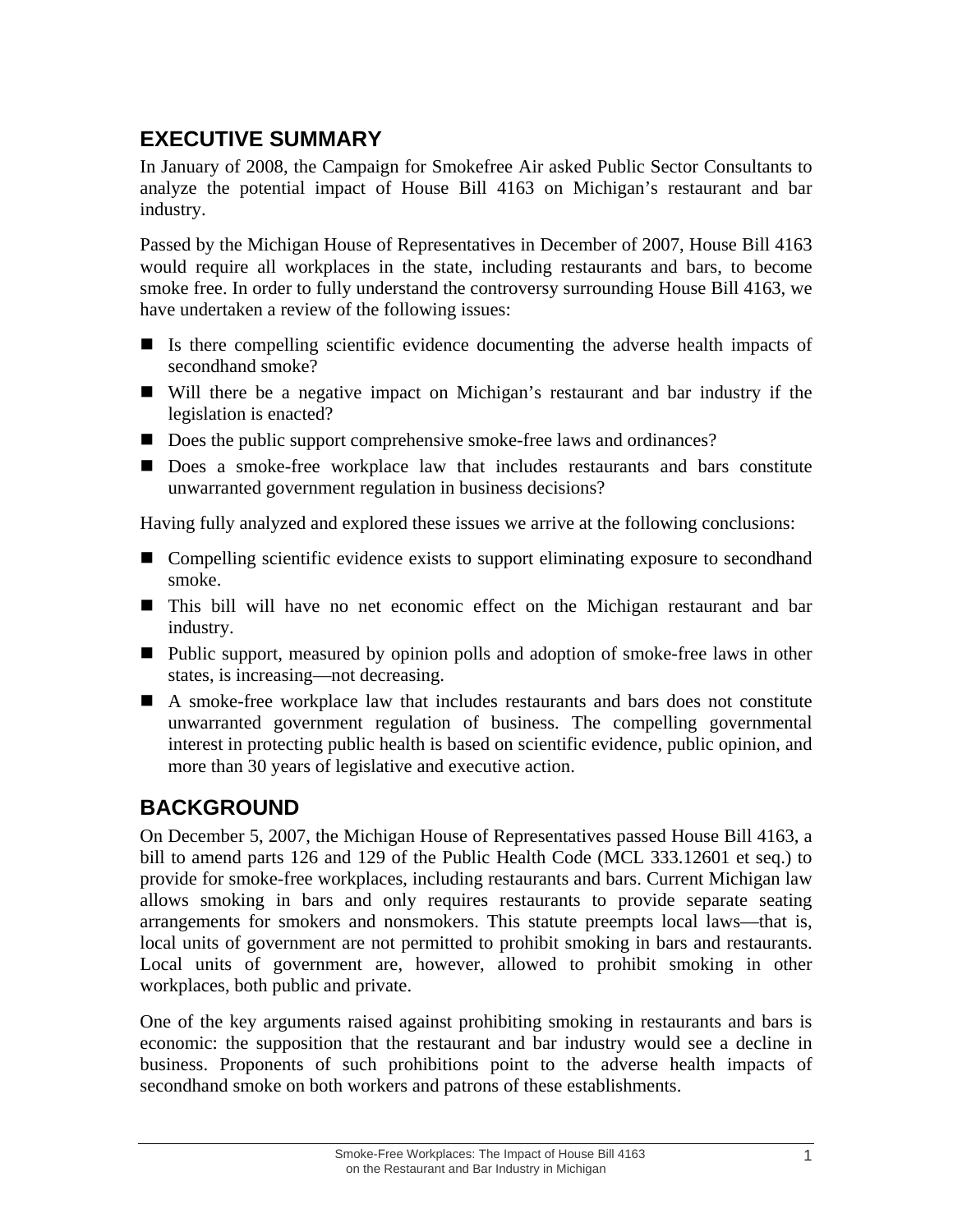<span id="page-5-0"></span>Public Sector Consultants was asked to review the pending legislation, with a focus on the economic issue and in the context of current health data, public opinion polls, and activity in other states.

Our analysis included detailed review of 43 published research articles concerning the effects of smoke-free workplace legislation on bars, restaurants, tourism, and gaming; seven studies of the public health consequences of environmental tobacco smoke (ETS, or "secondhand smoke") and numerous data related to ETS from the Centers for Disease Control and Prevention. In addition, we reviewed Michigan statute, case law, attorney general opinions, and executive orders covering workplace smoking ordinances.<sup>[1](#page-5-1)</sup> Finally, we reviewed position documents from organizations both for and against the legislation.

## *Michigan Legislative History on Secondhand Smoke*

Since the recodification of the Public Health Code in 1978 (MCL 333.1101 et seq.), numerous attempts have been made to clarify the law's provisions dealing with smoking in public places, including restaurants and bars. For almost 30 years, state lawmakers have attempted to define where smoking is acceptable and how much smoking should be permitted—in both public places and private businesses.

The majority of these proposals have come in the form of amendments to *The Food Service Sanitation Act* and *Clean Indoor Air Act* chapters of the Michigan Public Health Code. In addition, a 1992 executive order and a 2001 Michigan Court of Appeals decision provide guidance.

Legislative, administrative, and judicial action on the issue is summarized below and in Exhibit 1. The history of smoking regulation in Michigan can be divided into two periods:

- 1. The first 15 years, from 1978 to 1993, in which the Michigan Legislature gradually increased protections for nonsmokers exposed to secondhand smoke, highlighted by the enactment of the Michigan Clean Indoor Air Act in 1986.
- 2. The second 15-year period, from 1994 to 2008, in which the legislature has been silent on the issue of secondhand smoke. This period is notable for the increase in the scientific evidence of the adverse health impacts of secondhand smoke; the passage of local ordinances expanding protections from secondhand smoke; and the Marquette decision that affirmed state preemption of local ordinances and essentially prevents local governments from prohibiting smoking in restaurants and bars.

<span id="page-5-1"></span> $\overline{a}$  $<sup>1</sup>$  In Michigan, cities have ordinance authority and counties have regulatory authority. For the purposes of</sup> this report, we are using the term "ordinance" to refer to all local laws/regulations.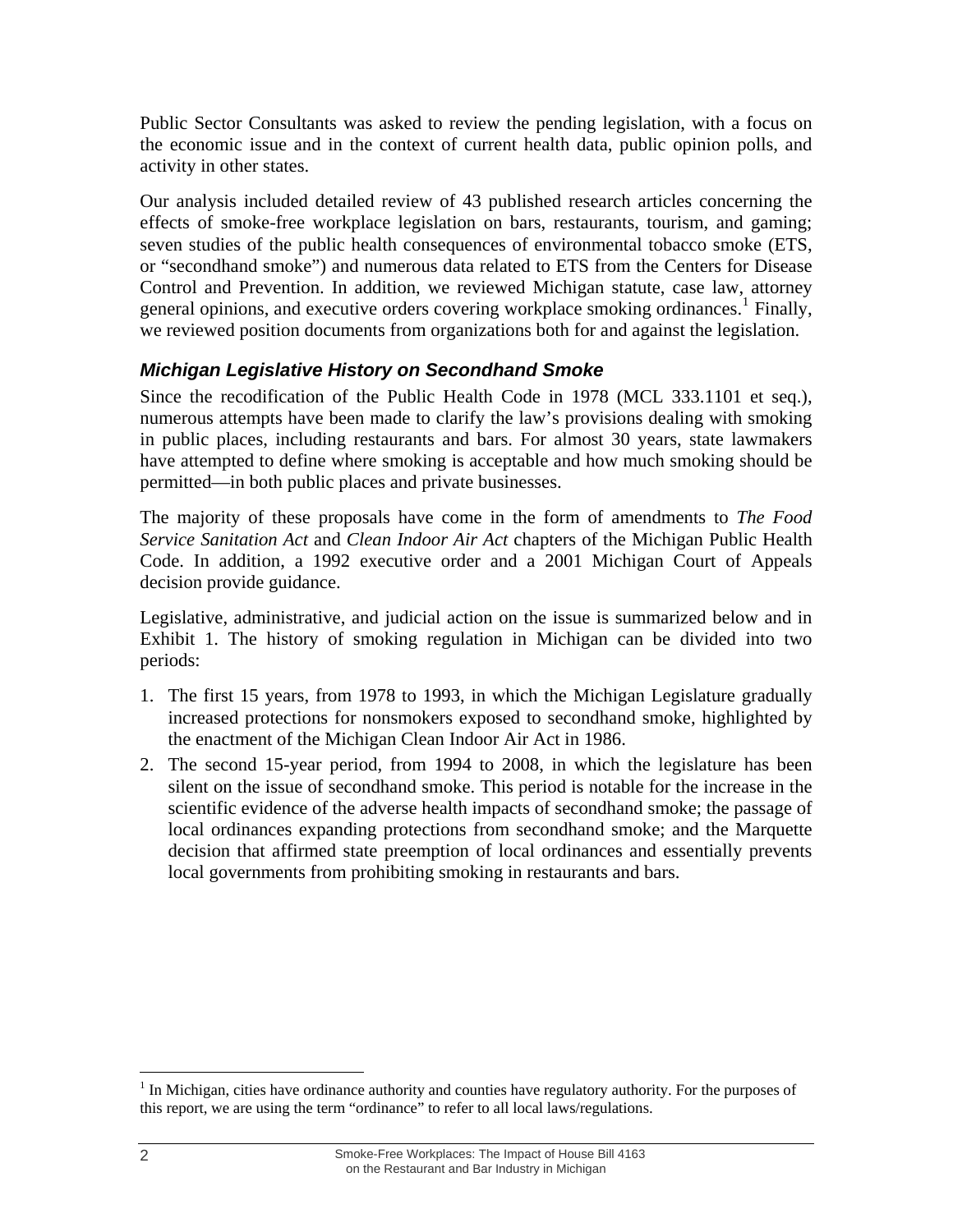#### **EXHIBIT 1** Timeline of Michigan Smoking Regulation

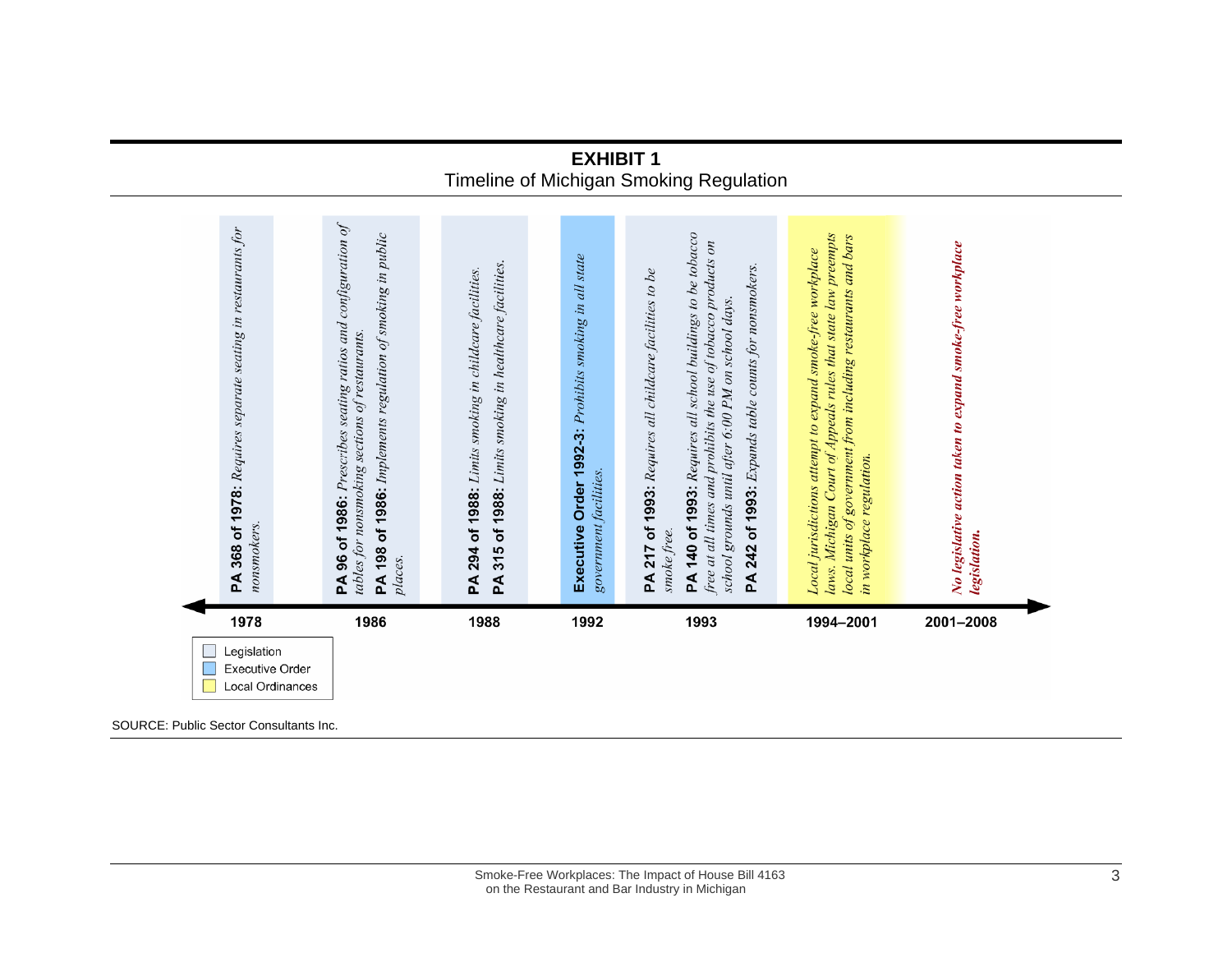#### <span id="page-7-0"></span>*1978–1993*

*Separate Seating***.** In 1978, the concept of protection from secondhand smoke in restaurants was first adopted in Michigan when the legislature recodified the Public Health Code. A requirement was inserted in Part 129 (Food Service Sanitation) of the Code that "food service establishments having a seating capacity of 50 or more persons post a sign at the entrance of the dining area indicating the availability of a nonsmoking area." This statement **required** seating for nonsmokers—not smokers—and established the expectation for such seating.

*Prescribed Seating Ratios and Workplace Regulations***.** In 1986, two bills were passed: one amended the Food Service Sanitation Section of the Public Health Code to expand restaurant regulation and the other was the Michigan Clean Indoor Air Act.

Public Act (PA) 96 of 1986 prescribed not only a ratio of nonsmoking to smoking tables but a **configuration** of tables. MCL 333.12905(2) reads in part:

A food service establishment with a seating capacity of not fewer than 50 and not more than 100 persons shall provide not less than 3 tables, each with a seating capacity of not fewer than 4 persons, or the equivalent for nonsmokers. A food service establishment with a seating of capacity of more than 100 but not more than 150 persons shall provide not less than 9 tables, each with a seating capacity of not fewer than 4 persons, or the equivalent for nonsmokers. The tables shall be clearly identified as nonsmoking, placed in close proximity to each other, and located so as not to discriminate against nonsmokers.

Soon thereafter, PA 198, the "Clean Indoor Air Act," prohibited smoking in "public places"—which included "an enclosed indoor area owned or operated by a state or local governmental agency" (i.e., offices, educational facilities, health facilities, etc.) and "an enclosed indoor area not owned or operated by a state or local government, but which is used by the general public (i.e., auditoriums, museums, theatres, etc.).

*Limited Smoking in Childcare Establishments and Healthcare Facilities***.** In 1988, the Clean Indoor Air Act was amended to expand existing smoke-free regulations by limiting smoking in childcare institutions and healthcare facilities (PAs 294 and 315 of 1988).

*Executive Order 1992-3***.** In 1992, then Governor John Engler issued Executive Order (EO) 1992-3 prohibiting smoking in all state government facilities. The EO specified that "The State of Michigan has a responsibility to protect the health and safety of its employees and of the general public who use state government facilities." The EO clarified language in the Clean Indoor Air Act by eliminating the provision allowing smoking in private offices occupied by smokers, and requiring that department directors define a "reasonable" distance from the entrance of state office building for smokers.

*Smoke-free Childcare and Schools***.** Following adoption of the 1992 EO, the legislature passed several more bills dealing with smoking. Public Act 217 of 1993 instituted an outright ban on smoking in all childcare institutions and centers (including private institutions) and PA 218 of 1993 strictly limited smoking in group daycare homes during hours of childcare operations. PA 140 of 1993 banned the use of tobacco products in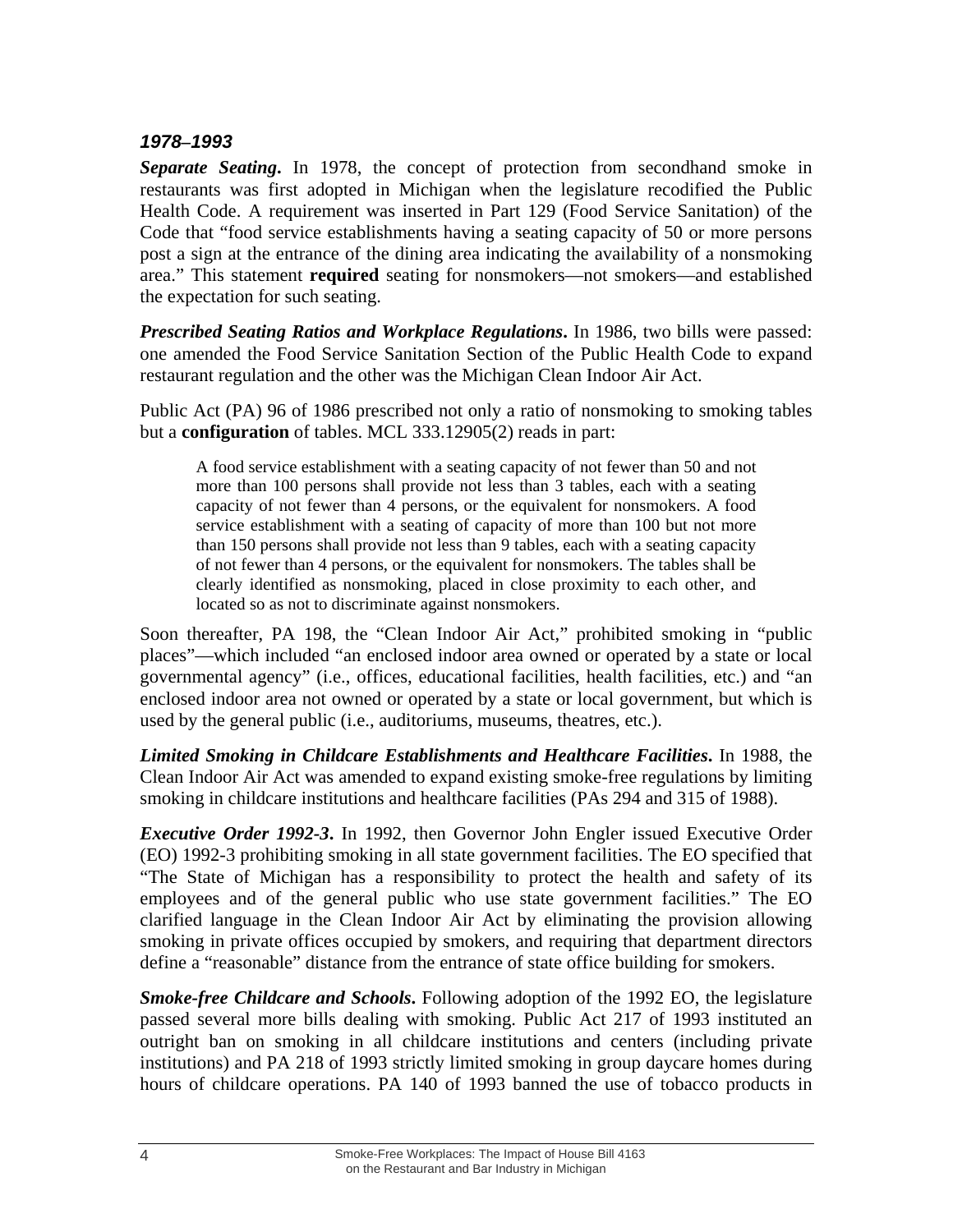<span id="page-8-0"></span>school buildings at all times, and prohibited the use of tobacco products on school grounds until after 6:00 PM on school days.

*Expanding the Nonsmoking Table Count***.** In November of 1993 the legislature again addressed the question of smoking in dining establishments through the adoption of PA 242 of 1993. The language specified that establishments with seating of 50 or more may designate up to 50 percent of their seating for nonsmokers, and that in no case should an establishment use the definition of seating capacity to increase the number of smoking tables above 75 percent. In addition, the legislature required that smoking sections be clearly identified and that nonsmoking seats be situated close together and located so as not to "discriminate" against nonsmokers. In doing so, the legislature furthered the expectation that smoke-free seating be available to restaurant patrons by mandating that at least **25 percent of all seating** in food service establishments (with seating of 50 or more) be smoke free.

## *1994–2008*

*Local Ordinances and the Preemption Issue*. In addition to the state statutory provisions, 22 counties and four cities have used their local ordinance authority to enact smoke-free workplace ordinances. In 2001, Marquette restaurant owners and the Michigan Restaurant Association brought action challenging a municipal ordinance that placed a total ban on smoking in restaurants (MRA v. Marquette 2001). The Court of Appeals held that the state statute mandating a minimum number of nonsmoking seats in food service establishments preempted municipal ordinance.<sup>[2](#page-8-0)</sup> In Michigan, therefore, local jurisdictions are permitted to enact smoke-free workplace ordinances to "protect the health of those who live in, work in and visit the city. However… provisions that restrict the portion of a restaurant designated for patrons who smoke to a lower percentage of total seating capacity than is provided for in section 12905(2) are preempted by that provision and are therefore unenforceable" (Cox 2006).

*Legislative Action.* Although numerous bills have been introduced to further limit, or entirely eliminate, smoking in Michigan's workplaces, none have been enacted.

*House Bill 4163***.** This bill expands Michigan's smoke-free workplace law to all workplaces, including restaurants and bars, by changing the definition of public place to incorporate a "place of employment." The bill currently includes exemptions for cigar bars, tobacco specialty stores, bingo halls, casinos, and horse race tracks.

# **FINDINGS**

## *The Health Impacts of Secondhand Smoke and the Enactment of Laws Establishing 100 Percent Smoke-free Workplaces*

The adverse health impacts of smoking and secondhand smoke have been scientifically established over the course of several decades. The issue has also been the subject of a

 $\overline{a}$ <sup>2</sup> The preemption language in MCL 333.12915 of the Public Health Code as last amended by PA 527 of 1982 applies to smoking regulation in restaurants and bars. This is frequently confused with preemption language inserted in PA 327 of 1993, which prevents local units of government from imposing additional prohibitions on the sale or licensure of tobacco products.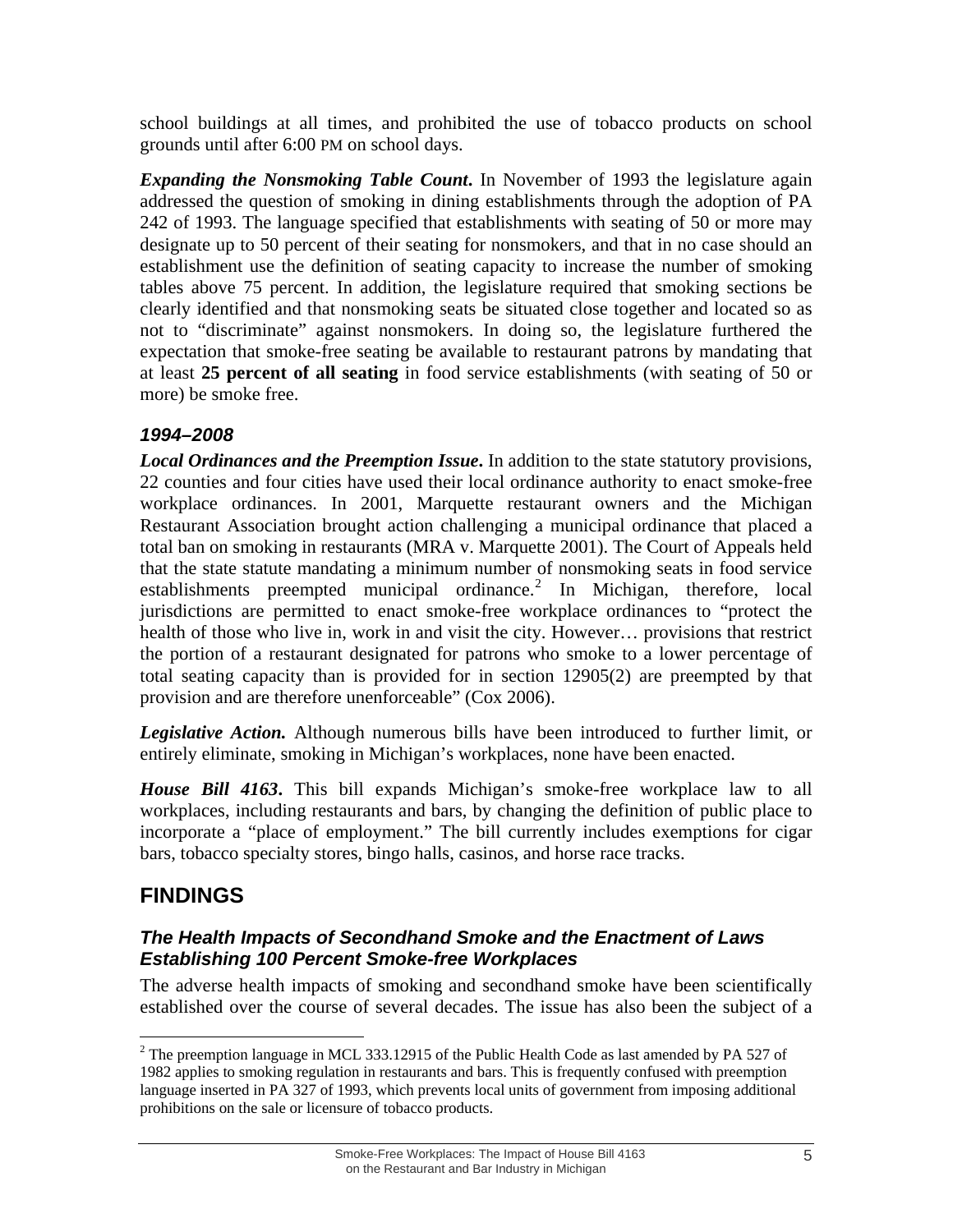<span id="page-9-0"></span>number of United States Surgeon General's reports, beginning in 1971 (USPHS 1971, 61) and culminating with the 2006 Surgeon General's Report focusing on environmental tobacco smoke (HHS 2006, 61). These reports have systematically compiled the scientific literature, subjected it to rigorous review, and published the findings as consensus conclusions regarding the health impacts of smoking and breathing secondhand smoke.

The 1986 Surgeon General's report, *The Health Consequences of Involuntary Smoking,*  issued by Dr. C. Everett Koop, was the first Surgeon General's report to focus on the issue of secondhand smoke. It concluded that the involuntary exposure of nonsmoking individuals to secondhand smoke causes disease (HHS 1986). The evidence had been building for years and findings had been published in scientific reports and journals, but this national report was among the first to make a comprehensive review of the scientific literature and come to the following major conclusions:

- Involuntary smoking is the cause of disease, including lung cancer, in healthy nonsmokers.
- The children of parents who smoke, compared with the children of nonsmoking parents, have an increased frequency of respiratory infections, increased respiratory symptoms, and slightly lower rates of increase in lung function as the lung matures.
- The simple separation of smokers and nonsmokers within the same air space may reduce, but does not eliminate, the exposure of nonsmokers to environmental tobacco smoke.

This national report provided much of the impetus for political jurisdictions at both the local and state levels to begin prohibiting smoking in public indoor areas (although some jurisdictions had passed ordinances prior to the 1986 report). The goal of these laws is to protect nonsmokers, who work in and frequent public places. Indeed, between 1986 and 2006, the date of the second Surgeon General's report on the health impacts of secondhand smoke on nonsmokers, 20 states passed smoke-free workplace legislation. During the same period, many other studies and reports affirmed or expanded on the evidence of the dangers of secondhand smoke. $3$ 

The 2006 Surgeon General's report (HHS 2006), *The Health Consequences of Involuntary Exposure to Tobacco Smoke,* not only reaffirmed and strengthened the findings of the 1986 report, but also came to some significant new conclusions:

- Children exposed to secondhand smoke are at an increased risk for sudden infant death syndrome (SIDS), acute respiratory infections, ear problems, and more severe asthma. Smoking by parents causes respiratory symptoms and slows lung growth in their children.
- Exposure of adults to secondhand smoke has immediate adverse effects on the cardiovascular system and causes coronary heart disease and lung cancer.

 $\overline{a}$  $3$  See, for example, the list of studies in Table 1.3 of the 1986 Surgeon General's report (HHS 2006), Executive Summary, p. 5.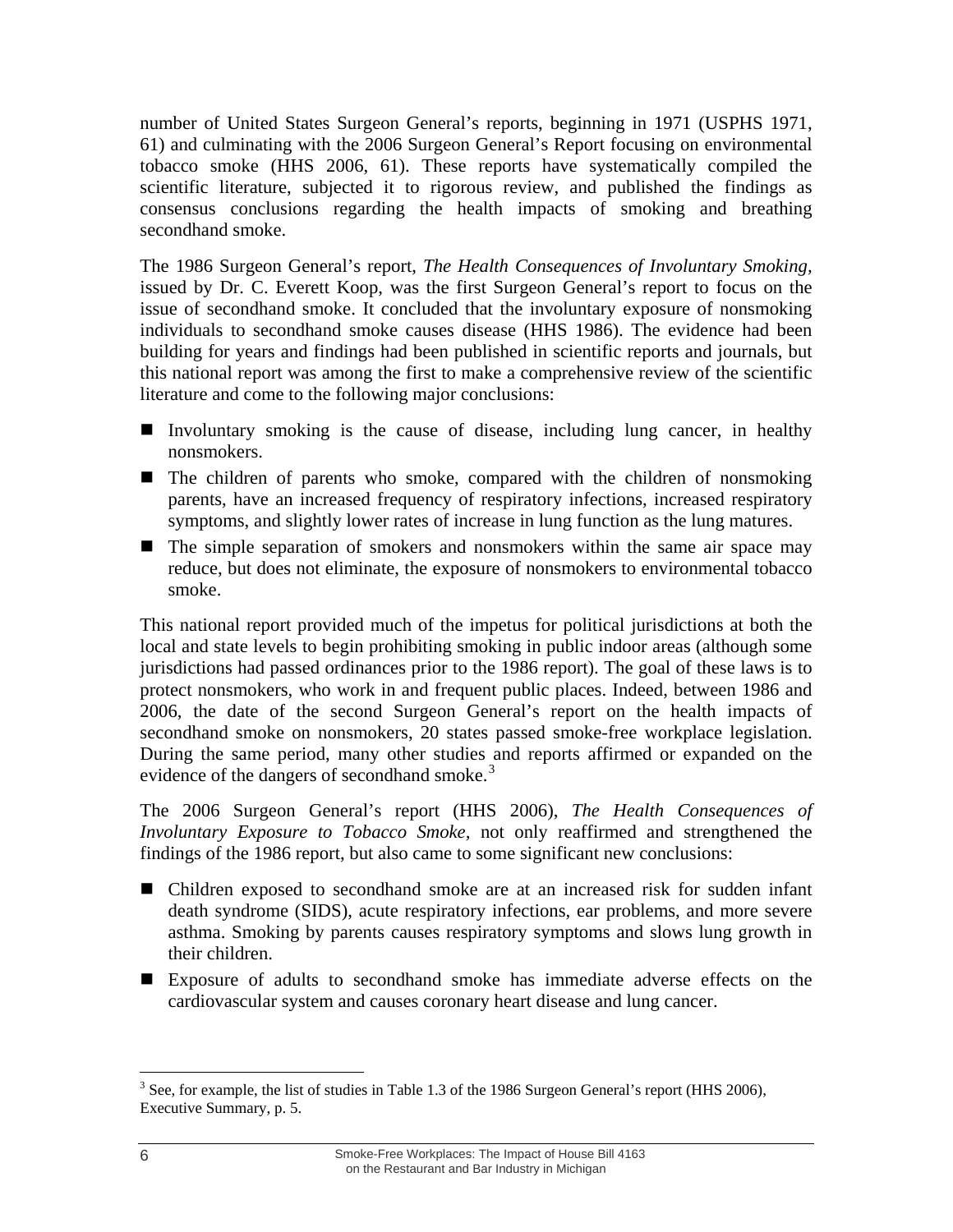- <span id="page-10-0"></span> Many millions of Americans, both children and adults, are still exposed to secondhand smoke in their homes and workplaces despite substantial progress in tobacco control.
- Eliminating smoking in indoor areas is the only way to fully protect nonsmokers from exposure to secondhand smoke. Scientific evidence indicates that there is no risk-free level of exposure to secondhand smoke and separating smokers from nonsmokers, cleaning the air, and ventilating buildings cannot eliminate exposures of nonsmokers to secondhand smoke.

The 2006 report was significant for two main reasons. One, while earlier Surgeon General's reports had focused on lung cancer and respiratory problems, this one expanded the health problems beyond lung cancer and respiratory problems to heart and cardiovascular problems; and two, it concluded that it is impossible to protect nonsmokers by ventilation or separate seating arrangements—asserting that only a complete elimination of smoking from indoor areas fully protects nonsmokers.

The 2006 report has had a dramatic impact upon public policy in the United States, for it was quickly followed by a significant increase in the number of political jurisdictions that enacted comprehensive smoke-free laws.<sup>[4](#page-10-0)</sup> In the 21 months since the June 27, 2006, release of the report, 11 states and 120 local units of government have enacted comprehensive smoke-free laws, and the number continues to climb as of the writing and release of this report.

The enactment of smoke-free laws on the international scene has increased as well. Since Ireland enacted the first comprehensive smoke-free law in Europe in March of 2004, 16 countries have followed suit.<sup>[5](#page-10-0)</sup> Introducing a new policy for the World Health Organization on May 29, 2007, Director-General Margaret Chan stated, "The evidence is clear, there is no safe level of exposure to secondhand tobacco smoke" (WHO 2007). She urged all countries to enact 100 percent smoke-free legislation.

Moreover, since the 2006 Surgeon General's report, new studies have been published showing a direct relationship between eliminating ETS exposure and reducing heart attacks in nonsmokers (Barone-Adesi et al. 2006, Seo and Torabi 2007, Juster et al. 2007, Bartecci et al. 2004, Stanbury et al. 2008, MMWR 56[24]).

#### **The harmful effects of secondhand smoke on nonsmokers are incontrovertible.**

 $\overline{a}$ 

<sup>&</sup>lt;sup>4</sup> The terms "smoke-free" and "100 percent smoke-free" workplace tend to be used somewhat interchangeably. The American Nonsmokers' Rights Foundation (*[http://www.no-smoke.org](http://www.no-smoke.org/)*) defines 100 percent smoke-free by the requirement that smoking not be allowed in separately ventilated rooms, establishments of a particular size, or in attached bars. Although legislation in an individual state or jurisdiction may allow for certain exemptions, the ANRF still considers these laws to be 100 percent smoke free. In this report, we prefer to use the term "comprehensive smoke-free" to indicate that smoke-free legislation may include some specific exemptions.

<sup>5</sup> A full list is available at: *http://www.smokefreeworld.com/*.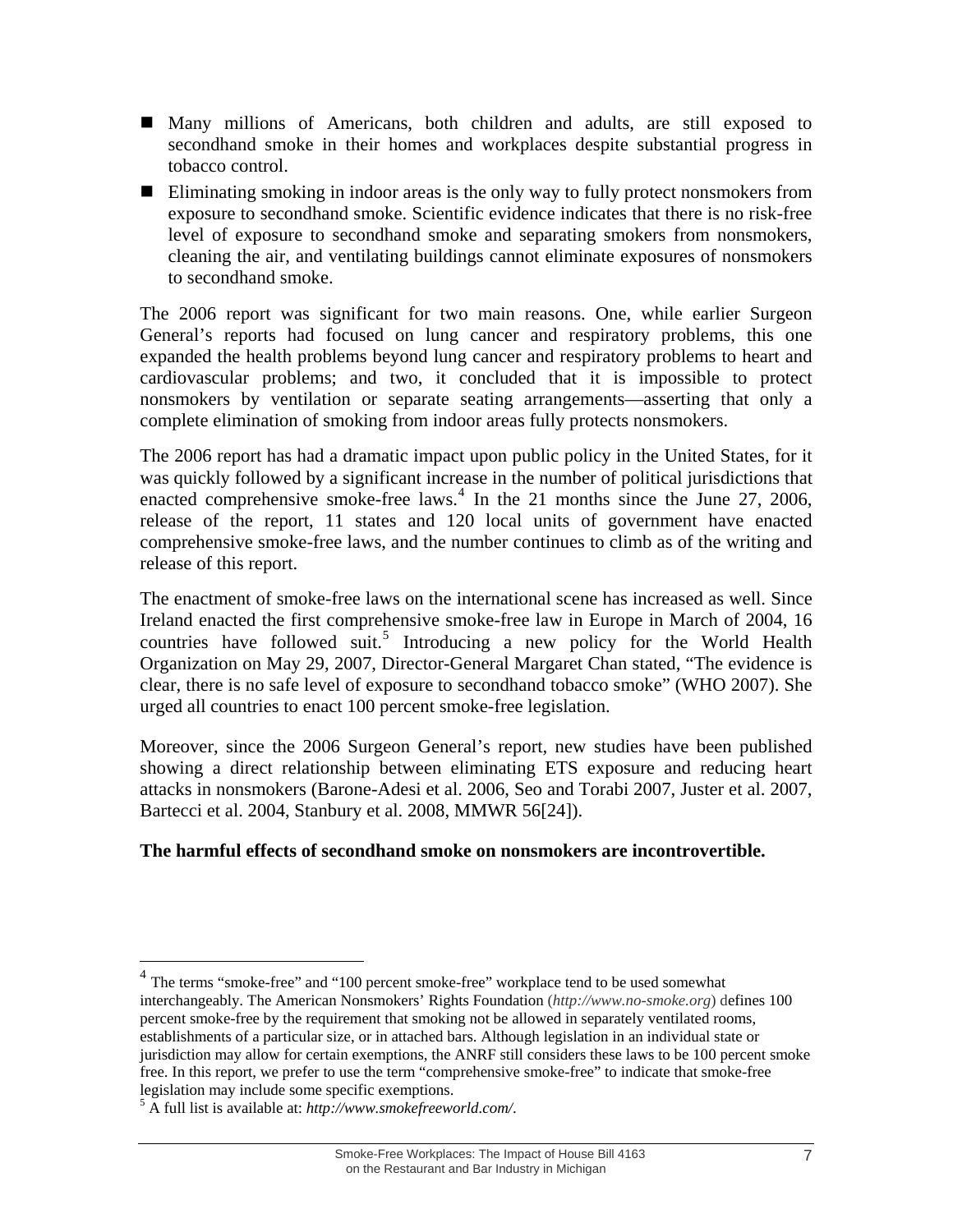#### <span id="page-11-0"></span>*The Economic Impact of Smoke-Free Laws on Restaurants and Bars*

The adverse health impacts of secondhand smoke on nonsmokers are well-documented. As Surgeon General Richard Carmona stated in prepared remarks that accompanied the 2006 report on secondhand smoke, "…the debate is over. The science is clear: secondhand smoke is not a mere annoyance, but a serious health hazard that causes premature death and disease in children and nonsmoking adults" (Carmona 2006). Moreover, as the 2006 report concluded, even brief exposures to secondhand smoke cause disease in nonsmokers, not just prolonged exposure.

Despite this evidence, much of the concern about smoke-free laws has been about the potential economic impact on the hospitality industry—including restaurants, bars, hotels, and various entertainment facilities such as casinos, bingo halls, convention centers, and similar venues. Fortunately, an abundance of research has been conducted, with dozens of studies available. We reviewed 43 separate studies, as well as two summaries, one evaluating more than 150 studies and the other evaluating 97 studies.

The studies vary in a number of respects. Some focus on restaurants (both with and without liquor licenses); some on restaurants and bars; some just on bars; some on tourism and hotels; and others on various forms of gaming, such as casino gaming and video poker. Different kinds of data are analyzed, including employment information, tax revenue as a measure of sales, and even the value of affected properties (measured upon sale of the property). Some of the studies analyze statewide information, while others compare various local jurisdictions with smoke-free ordinances to local jurisdictions that do not have such ordinances.

The quality of the studies also varies. Isolating the impact of smoke-free ordinances from other potential causes of economic distress proved to be a challenge for some of the studies. Some were subjected to peer review in scientific publications and others were not.

Because the studies have been cited extensively in the public policy disputes over whether to enact smoke-free laws, the studies themselves—and, at times, the authors have become an issue. Funding sources have come under scrutiny; methodologies questioned; attempts have been made to pressure public agencies to not use certain authors or institutions; and in at least one case (in the summer of 1997), a study sparked a lawsuit (CSI v. Regents of U. of Cal. 2000).

#### *Results in other states*

In order to determine the impact of smoke-free ordinances, research focuses on factors such as sales tax and employment data. The vast preponderance of the studies indicate that the hospitality industry generally—including restaurants and bars—is not negatively affected by comprehensive smoke-free workplace protection (Scollo and Lal 2008, Scollo et al. 2003).

Because of the numerous nonsmoking laws affecting restaurants, there are more studies examining the impact of smoking restrictions on restaurants than on any other aspect of the hospitality industry. To cite just a few examples, studies focusing on the following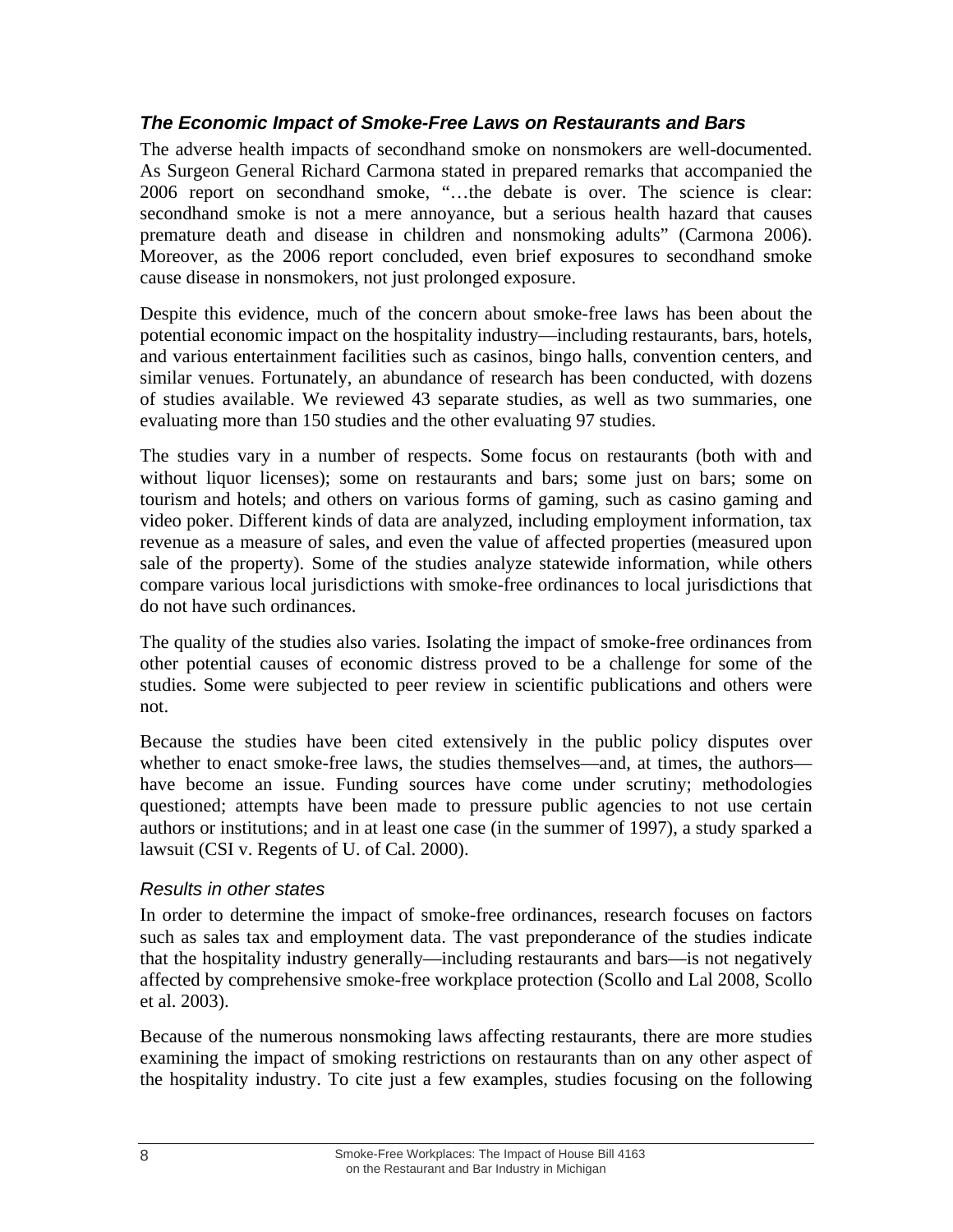areas all concluded that laws requiring restaurants to be 100 percent smoke free had no negative economic impact:

- Massachusetts statewide and local jurisdictions (Bartosch and Pope 2002)
- Florida statewide (Dai et al. 2004)
- 4 communities in Texas (Hayslett and Huang 2000)
- West Lake Hills, Texas (MMWR 44[19])
- 4 separate studies of New York City (Hyland et al. 1999, NYCDF et al. 2004)
- Flagstaff, Arizona (Sciacca and Ratliff 1998)
- 15 communities in California and Colorado prior to statewide laws (Glantz and Smith 1994, 1997)
- 5 communities in North Carolina (Goldstein and Sobel 1998)
- Fort Wayne, Indiana (Styring 2001)

In Massachusetts, for example, two separate studies done prior to the statewide smoking ban compared communities with smoke-free ordinances with those that did not have such ordinances and found no negative impact on either restaurant or bar sales (Bartosch and Pope 2002). Another Massachusetts study, conducted after the enactment of its statewide ban on July 5, 2004, examined 27 bars and restaurants and came to the same conclusion (Connolly et al. 2005).

The Florida study analyzed data relating to the broader hospitality industry in Florida, not just on restaurants. It focused on gross restaurant sales as well as recreational admissions and found no statistical decrease in sales or admissions during the year after Florida's smoke-free workplace law was enacted (Dai et al. 2004).

Two Texas studies relied on 13 years of sales data and found no negative effects of smoke-free ordinances on restaurants. Another study attempted to value the restaurant properties themselves: focusing on Utah and California communities, it found that the sale price for restaurants in localities with smoke-free ordinances is higher than for restaurants in areas that are not smoke free (Alamar and Glantz 2004).

Although fewer studies focused exclusively on bars, many of them come to the same conclusion as do the studies on restaurants. For example, after a comprehensive smokefree workplace ordinance took effect in 2005, bars and taverns in Minneapolis, Minnesota, experienced increased gross sales (Harrison and Nayaran 2006). Most communities adjacent to Minneapolis had similar smoke-free ordinances. Bars and taverns in California reported slightly increased gross sales during the year following implementation of smoke-free workplace legislation (Cowling and Bond 2005, 1277). Subsequent years reflect greater increases. Similarly, a study done in Corvallis, Oregon, found no decline in liquor sales after a smoke-free ordinance was enacted (Dresser et al. 1999).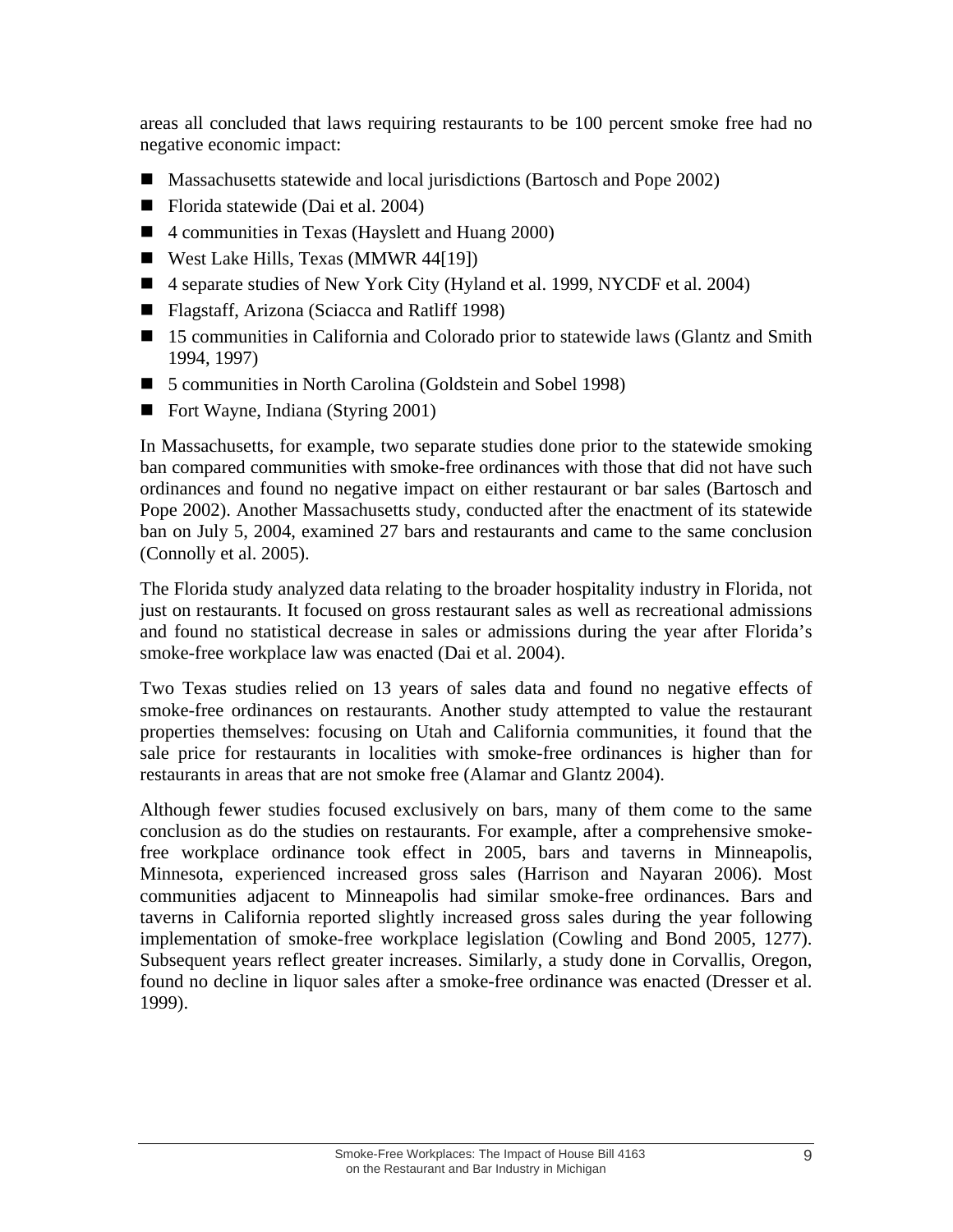<span id="page-13-0"></span>Lexington, Kentucky, presents a particularly interesting case because Kentucky has a relatively high prevalence of smoking, as does Michigan.<sup>[6](#page-13-0)</sup> Smoking was prohibited in all public venues, including bars and restaurants, in Lexington in 2004. Researchers from the University of Kentucky's College of Nursing and Gatton College of Business and Economics investigated the impact on Lexington's bars and restaurants within a year after the ordinance took effect (Pyles et al. 2007). They found that the smoke-free ordinance had no statistically significant impact on bar employment and, as in other studies, noted increased restaurant employment. Shortly after that report was published, another researcher concluded that the ordinance was responsible for a reduction in bar employment during the brief period between enactment and the completion of the study. He predicted that Lexington's bars would experience a 17 percent drop in employment (Phelps 2006). Two years after the ordinance took effect, however, some of the same researchers who conducted the first University of Kentucky study revisited the ordinance's impact on Lexington (Hahn et al. 2005). They looked at ten months of data after the effective date of the ordinance. Their findings concluded that Lexington's smoke-free law had no negative effect on restaurant or bar employment.

As the Lexington example demonstrates, studies that claim a negative impact as a result of comprehensive smoke-free laws do exist. Many, like the Lexington study that predicted a 17 percent reduction in bar employment, have either been substantively challenged or refuted by subsequent studies. Research evaluating the impact of statewide smoking regulation on liquor establishments in the state of New York claimed significant losses in both gross sales and employment after less than a year (Ridgewood 2004). However, when two researchers at the University of California-San Francisco tried to replicate the study using the same data, they found that the law actually created 1,500 jobs and worker earnings increased by \$29 million (ALA 2004, 5). Similarly, the Dallas Restaurant Association commissioned a study that claimed a significant decline in alcohol sales because of a Dallas ordinance effective March 1, 2004 (Clower and Weinstein 2004). When researchers from the Texas Department of State Health Services reviewed the study, they concluded that the methodology was flawed, the data used from the state was either misunderstood or misapplied, and the conclusions were simply wrong (Huang n.d.).

Based on our review of studies and experience in other states and jurisdictions, it is our conclusion that **this bill will have no net economic impact on the Michigan restaurant and bar industry**.

#### *Public Support for Comprehensive Smoke-Free Laws*

Polling data on the level of public support for comprehensive smoke-free laws is extensive. While dozens of published polls exist, we were interested in surveys that specifically measured public support for smoke-free bars and restaurants. We were also particularly interested in "post-implementation" surveys—polls that measure the level of public support for smoke-free laws *after* the laws have been enacted and the public has had time to actually experience the effect—once again, however, focusing on laws that

 $\overline{a}$ <sup>6</sup> See: Behavioral Risk Factor Surveillance System reported by Centers for Disease Control at: *http://www.cdc.gov/brfss/*.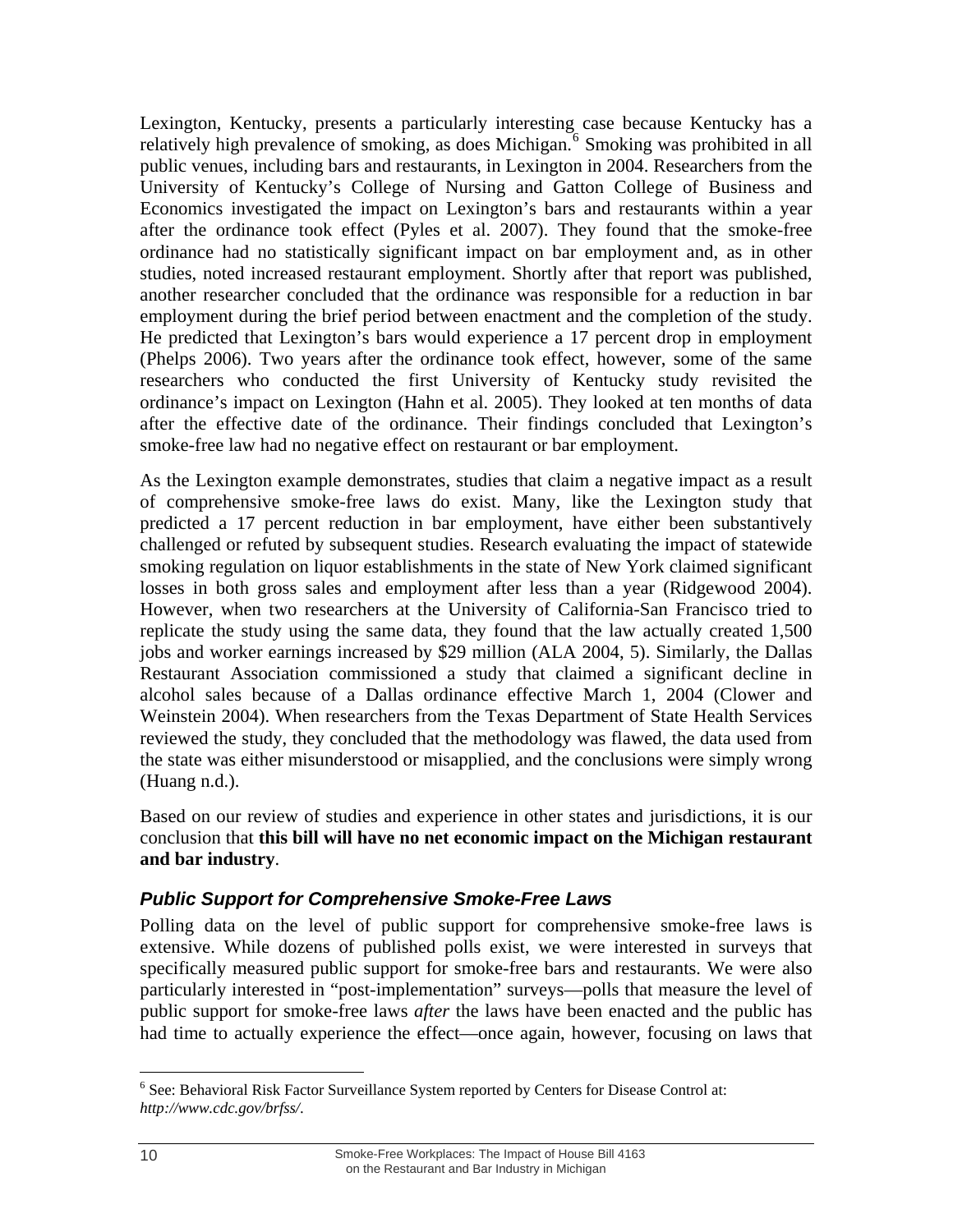prohibit smoking in bars and restaurants. Third, we were interested in finding situations in which we could measure public support both prior to the enactment of smoke-free laws and after enactment.

We reviewed 11 such post-implementation surveys (see Exhibit 2). In every case, public support was significant. Of the 11 polls reviewed, the lowest level of support was 65 percent (Colorado); in no other state was the level of general public support below 73 percent. In November 2006, Ohio voters passed by a margin of 58.3-41.7 percent a statewide ballot proposal that prohibits smoking in bars and restaurants. In a poll conducted by Midwest Communications and Media for SmokeFree Ohio on November 3–5, 2007, 79 percent of Ohio voters surveyed supported the law one year after passage. In Minnesota a law that includes bars and restaurants went into effect on October 1, 2007. A poll conducted January 10–21, 2008, showed 76 percent support for the new law.





Polling data from states that do not currently prohibit smoking in bars and restaurants also indicate a significant level of general public support for comprehensive smoke-free laws. For example, a Wisconsin poll conducted in February 2007 (Mellman and POS 2007) indicated that 64 percent of Wisconsin voters would support a law prohibiting smoking in bars and restaurants. And in Michigan, a poll conducted by EPIC/MRA for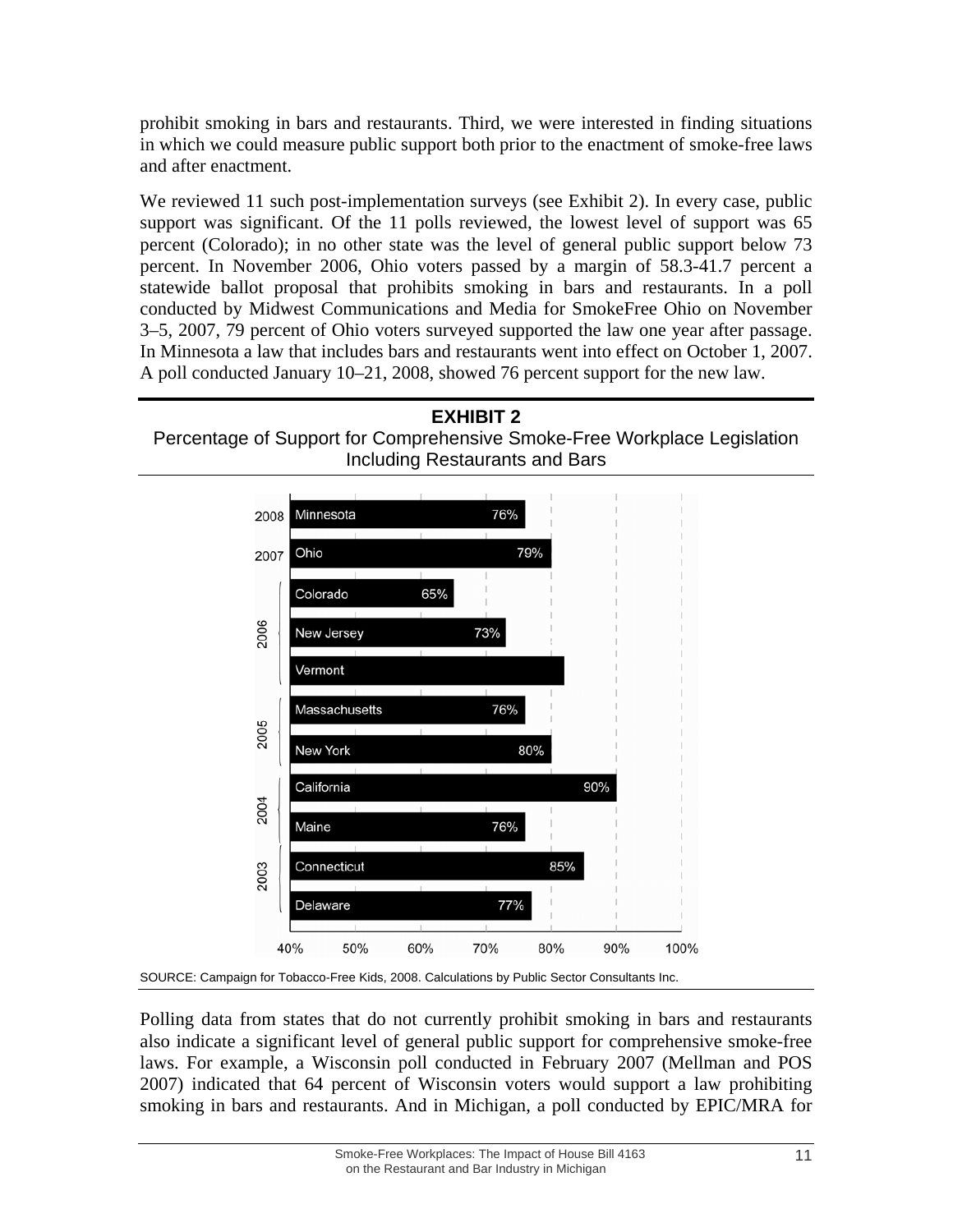<span id="page-15-0"></span>the Campaign for Smokefree Air found that 67 percent of self-identified Republican voters supported making restaurants and bars smoke free.<sup>[7](#page-15-0)</sup> The poll was conducted between January 9 and January 12, 2008.

Another indicator of public support is the number of political jurisdictions that have enacted comprehensive smoke-free laws. As significant as the number is the pace of passage, which, as the charts in the Appendix indicate and has already been stated elsewhere in this report, is accelerating. Since the June 27, 2006, release of the Surgeon General's report, 11 states and 120 local units of government have enacted comprehensive smoke-free laws.

**Public support, measured by recent public opinion polls and legislative action in other states, is strong and increasing**.

## *Government Regulation in Business Decisions*

The question of whether government regulation of smoking constitutes unwarranted government regulation in private business relationships is an issue that is often raised when legislation is introduced to expand the existing statutory provisions for smoke-free workplaces. Legislators who oppose smoke-free legislation frequently refer to smoke-free initiatives as unwarranted regulation of business owners' rights and often proclaim that market forces will sufficiently resolve the issue.

The issue of government regulation has already been decided. Our review of legislative history and other public documents such as legislative analyses, executive communications, and industry publications leaves no question that previous Michigan legislatures have recognized the health impacts of secondhand smoke and passed laws designed to protect the state's residents from secondhand smoke. The following statements support this conclusion:

- PA 96 of 1986 reads, "The tables shall be clearly identified as nonsmoking, placed in close proximity to each other, and located so as not to discriminate against nonsmokers" (MCL 333.12905(2) PA 368 1978).
- The Senate Analysis Section's Enrolled Analysis of PA 198 of 1986 (The Clean Indoor Air Act) says that the bill "represents a significant step forward in the fight for nonsmoker's rights. It provides protection for public sector employees in the workplace and for all Michigan residents when they frequent a wide variety of public places" (Senate Analysis 1986).
- Responding to a request to clarify whether partitioned work environments (or the cubicles commonly used in state government offices) constituted "private enclosed rooms," as described in the Clean Indoor Air Act, Attorney General Frank Kelley noted, "These provisions are intended to regulate and substantially restrict smoking in public places" and further stated, "The intent of the legislature in passing amendatory 1986 PA 198 is clear. As these provisions demonstrate, the legislature intended to restrict smoking in public buildings and to minimize, to the extent possible, the exposure of nonsmokers to the toxic effects of smoke" (Kelley 1987).

 $\overline{a}$  $7$  This question was part of a larger survey of Republican voters; data for Democrats or nonpartisan voters is not available.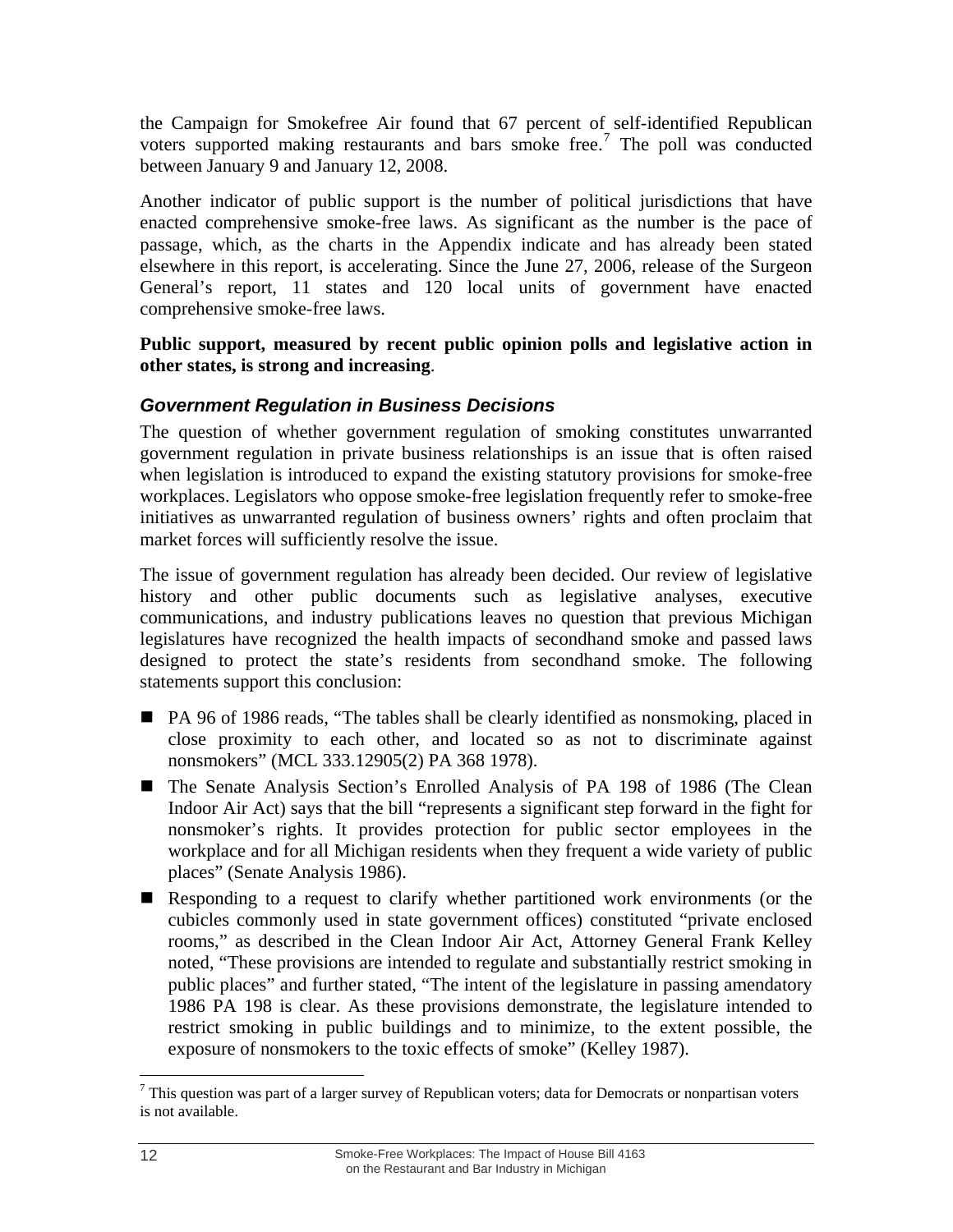- <span id="page-16-0"></span>In 1992, stating, "The State of Michigan has a responsibility to protect the health and safety of its employees and of the general public who use state government facilities," Governor John Engler issued Executive Order (EO) 1992-3 prohibiting smoking in all state government facilities (Engler 1992).
- In November of 1993 the legislature passed PA 242, increasing the requirements for nonsmoking seating by requiring that at least 25 percent of all seating in food service establishments (with seating of 50 or more) be smoke free (MCL 12905(2) PA 242 1993).

Michigan's smoke-free workplace ordinances were initiated and have prevailed not only for the benefit of the consumers who frequent a location where smoking may occur, but for the protection of the workers who are routinely exposed to known health hazards in the course of their employment. Under current law, restaurant and bar employees are quickly becoming the exception to this protection.

Does the enactment of smoke-free workplace legislation that protects restaurant and bar employees constitute unwarranted government regulation? No. Scientific evidence as to the adverse health impacts of secondhand smoke has significantly increased in the past few years, as has the consensus among health professionals that the impact of secondhand smoke is dramatic. Past legislative activity and executive actions, based on the evidence available at the time, attempted to protect workers from the dangers of secondhand smoke. **The enactment of HB 4163 is consistent with those earlier efforts, and closes a loophole in current law.**

# **CONCLUSIONS**

- Since release of the 2006 Surgeon General's report, *The Health Consequences of Involuntary Exposure to Tobacco Smoke,* there has been an increase in the number of states and jurisdictions that have enacted comprehensive smoke-free laws as part of a broader public health strategy. Attempting to protect the health of nonsmoking patrons in restaurants by requiring separate seating arrangements is simply ineffective.
- **Public support for 100 percent smoke-free restaurants and bars is strong and increases** after enactment.
- Michigan has made a number of decisions over the past 20 years to protect both workers and the general public from the health impacts of secondhand smoke, whether in public or private employment. By continuing to allow smoking in bars and restaurants, food service workers have become the exception to expanded protection.
- The Michigan restaurant and bar industry will experience no net economic impact from House Bill 4163.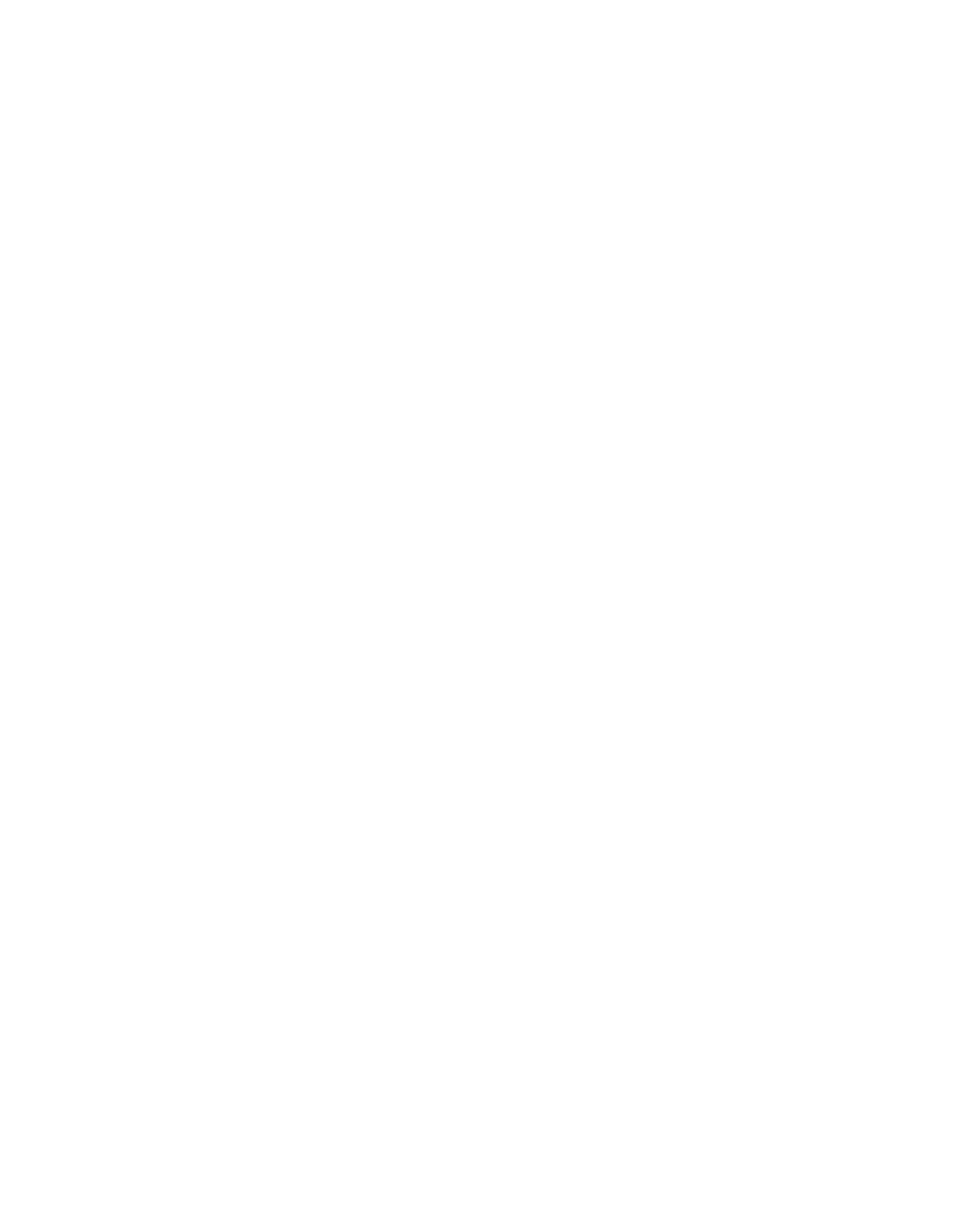- <span id="page-18-0"></span>Alamar, B., and S. Glantz. October 2004. Smoke-Free Ordinances Increase Restaurant Profit and Value. *Contemporary Economic Policy* 22(4): 520–25.
- American Lung Association (ALA). September 2004. Fuzzy Math, How the Tobacco Industry Distorts the Truth about the Economic Effects of Smokefree Restaurants and Bars. *Tobacco Policy Trend Alert.* American Lung Association website. [Online, accessed 4/09/08.] Available: *http://www.lungusa.org/atf/cf/% 7B7A8D42C2-FCCA-4604-8ADE-7F5D5E762256%7D/FUZZYMATH.PDF.*
- Barone-Adesi, F., L Vizzini, F. Merletti, and L Richiardi. 2006. Short-term effects of Italian smoking regulation on rates of hospital admission for acute myocardial infarction. *European Heart Journal* 27.
- Bartecchi, C., R. Alsever, C. Nevin-Woods, W. Thomas, R. Estacio, B. Bucher-Bartelson, and M. Krantz. 2004. *A Reduction In The Incidence Of Acute Myocardial Infarction Associated With A Citywide Smoking Ordinance.* Pueblo, Colo.: Pueblo City-County Health Department.
- Bartosch, W., and G. Pope. 2002. *The Effect of Smoking Restrictions on Restaurant Business in Massachusetts, 1992–1998: A Summary of Finding*. Waltham, Mass.: Center for Health Economics Research.
- Californians for Scientific Integrity (CSI) v. The Regents of the University of California. No. C028522. Third Dist. Jul. 6, 2000. Superior Court of Sacramento County, No. 97AS3360, Joe S. Gray, Judge. (Opinion by Morrison, J., with Sims, Acting P.J., and Callahan, J., concurring.)
- Campaign for Tobacco-Free Kids. March 10, 2008. Voters Across the Country Express Strong Support for Smoke-Free Laws. On Campaign for Tobacco-Free Kids website. [Online, accessed 4/9/08.] Available: *<http://tobaccofreekids.org/research> /factsheets/pdf/0290.pdf*.
- Carmona, R. 2006. Modified version of video shown at release of the SGR 2006. [Online, accessed 4/2/08.] Available: *http://www.cdc.gov/tobacco/data\_statistics/sgr/sgr\_ 2006/videotranscript.htm*.
- Clower, T., and B. Weinstein. 2004. *The Dallas Smoking Ordinance One Year Later. A Report on the Impacts of the City of Dallas Smoking Ban on Alcoholic Beverage Sales March 2003 to March 2004.* Dallas, Tex.: Greater Dallas Restaurant Association.
- Connolly, G., C. Carpenter, H. Alpert, M. Skeer, and M. Travers. 2005. *Evaluation of the Massachusetts Smoke-free Workplace Law: A Preliminary Report*. Cambridge, Mass.: Harvard School of Public Health Tobacco Research Program.
- Cowling, D., and P. Bond. 2005. Smoke-free laws and bar revenue in California the last call. *Health Economics* 14: 1273–81.
- Cox, M. May 16, 2006. Informational letter to Michigan legislators from Attorney General.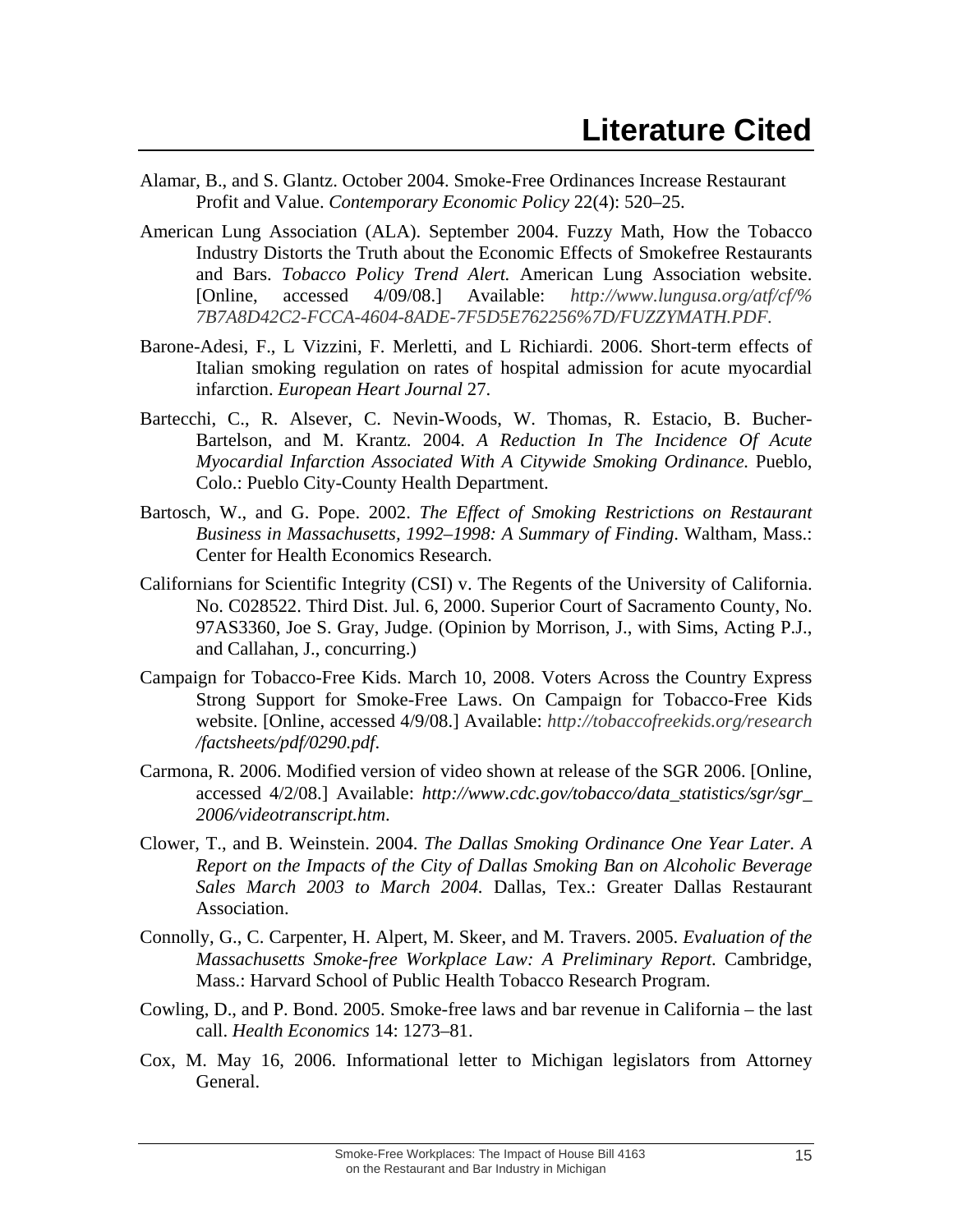- Dai, C., D. Denslow, A. Hyland, and B. Lotfinia. June 25, 2004. *The Economic Impact of Florida's Smoke-free Workplace Law*. Gainesville, Fla.: Bureau of Economic Business Research, Warrington College of Administration, University of Florida.
- Dresser, J., S. Boles, E. Lichtenstein, and L. Stryker. 1999. *Multiple Impacts of a Bar Smoking Prohibition Ordinance in Corvallis, Oregon*. Eugene, Ore.: Pacific Research Institute.
- Engler, J. March 18, 1992. *Smoking in State Government Facilities, Sale of Tobacco Products in State Government Facilities, Manufacture of Tobacco Products in State Correctional Institutions.* Governor, State of Michigan, Executive Order No. 1992-3. [Online, accessed 3/21/08.] Available: *http:www.state.mi.us/migov/gov /ExecutiveOrders/1992/1992-3.html*.
- Glantz, S., and L. Smith. July 1994. The Effect of Ordinances Requiring Smoke-Free Restaurants on Restaurant Sales. *American Journal of Public Health* 84(7):1081– 1085.
- ———. October 1997. The Effect of Ordinances Requiring Smoke-Free Restaurants and Bars on Revenues: A Follow-Up. *American Journal of Public Health* 87 (10):1687–93.
- Goldstein, A., and R. Sobel. Sep.-Oct., 1998. Environmental Tobacco Smoke Regulations Have Not Hurt Restaurant Sales in North Carolina. *North Carolina Medical Journal* 59 (5): 284–7.
- Hahn, E., D. Mullineaux, E. Thompson, M. Pyles, and C. Okoli. April 18, 2005. *Economic Impact of Lexington's Smoke-free Law: A Progress Report.* Lexington, Ky.: University of Kentucky College of Nursing and Gatton College of Business and Economics.
- Harrison, P., G. Narayan, et al. 2006. *Taxable revenues reported before and after enactment of the Indoor Smoking Ordinance by Minneapolis businesses with onsale liquor licenses: A comparison of revenues for the 6-month periods from April through September in 2003, 2004, and 2005.* Minneapolis, Minn.: Department of Health and Family Support and Minneapolis Regulatory Services Licensing Division.
- Hayslett, J. and P. Huang. 2000. *Impact of Clean Indoor Air Ordinances on Restaurant Revenues in Four Texas Cities: Arlington, Austin, Plano and Wichita Falls 1987- 1999*. Austin, Tex.: Texas Department of State Health Services, Bureau of Disease, Injury and Tobacco Prevention.
- Huang, P. N.d. *Comments on the Weinstein and Clower Study (The Dallas Smoking Ordinance One Year Later).* [Online, accessed 4/2/08.] Available*: http://www.nosmoke.org/doc/clowerweinstein.doc*.
- Hyland, A., and K. Cummings. 1999. Restaurateur Reports of the Economic Impact of the New York City Smoke-Free Air Act. *Journal of Public Health Management Practice* 5(1): 37–42.
	- ———. Restaurant Employment before and after the New York City Smoke-Free Air Act, *JPHMP* 5(1):22–27.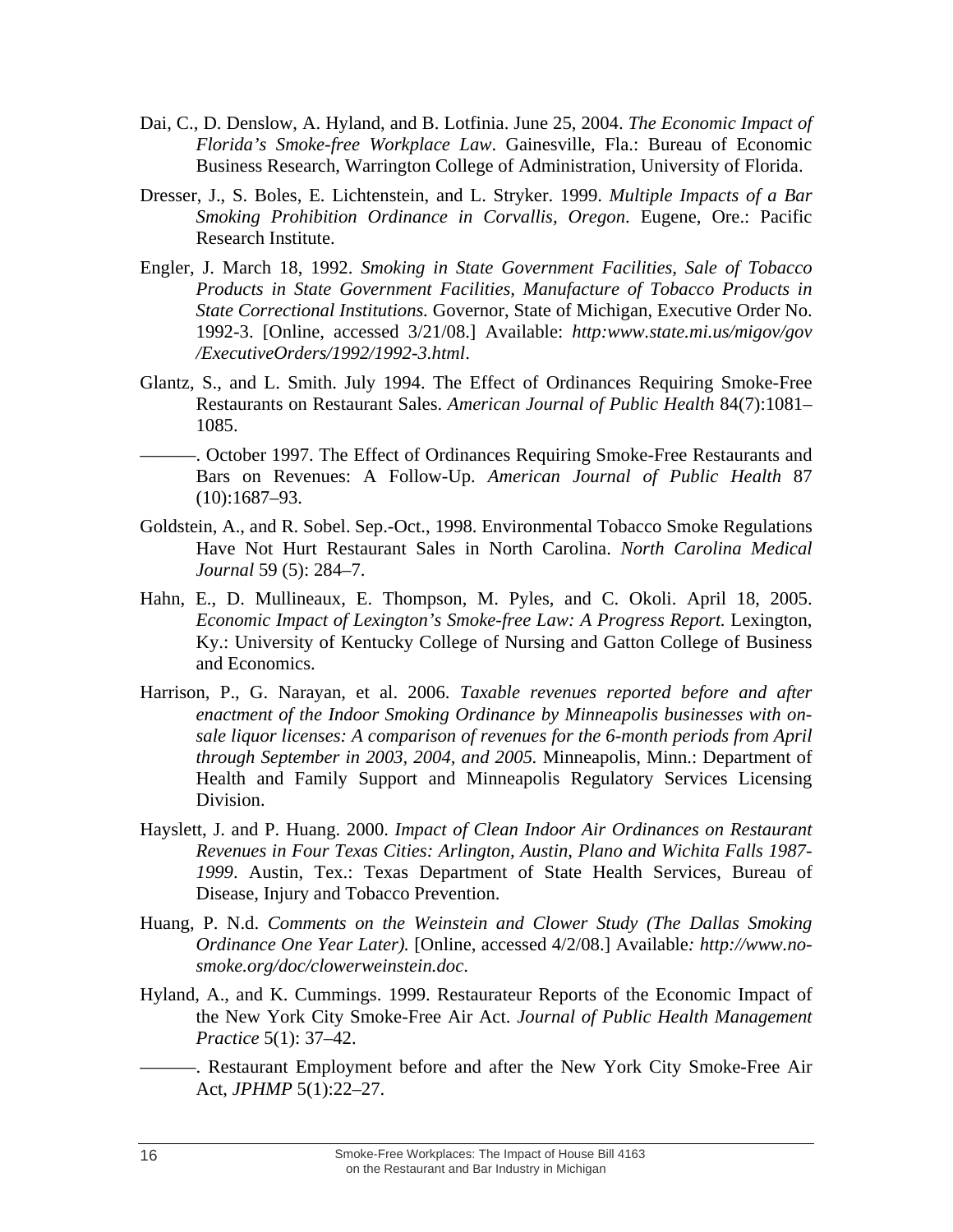- Hyland, A., K. Cummings, and E. Nauenberg. 1999. Analysis of Taxable Sales Receipts: Was New York City's Smoke-Free Air Act Bad for Restaurant Business? *JPHMP* 5(1):14-21.
- Juster, H., B. Loomis, T. Hinman, M. Farrely, A. Hyland, U. Bauer, and G. Birkhead. 2007. Declines in Hospital Admissions for Acute Myocardial Infarction in New York State After Implementation of a Comprehensive Smoking Ban. *American Journal of Public Health* 97 (11).
- Kelley, F. August 25, 1987. Michigan Attorney General's Opinion 6460. Michigan Department of Attorney General website. [Online, accessed 3/21/08.] Available: *http//www.ag.state.mi.us/opinion/datafiles/1980s/op06460.htm*.
- Mellman Group (Mellman) and Public Opinion Strategies (POS). February 17–19, 2007. Wisconsin Statewide Survey. Madison, Wisc.: The Mellman Group and Public Opinion Strategies.
- Michigan Compiled Laws (MCL). *Public Health Code*, Public Act (PA) 368 of 1978 (effective Jul. 1, 1986) § 1101 et seq.
- ———. PA 96 of 1986 (eff. Jul. 1, 1986) §12905.
- ———. PA 198 of 1986 (eff. Jan. 1, 1987), §12601 et seq.
- ———. PA 294 of 1988 (eff. Oct. 1, 1988) § 12601 et seq.
- ———. PA 315 of 1988 (eff. Mar. 30, 1989) § 641 et seq.
- ———. PA 217 of 1993 (eff. Apr. 1, 1994) § 12603 et seq.
- ———. PA 140 of 1993 (eff. Sept. 1, 1993) § 473.
- ———. PA 242 of 1993 (eff. Apr. 1, 1994) § 12905.
- Michigan Restaurant Association (MRA) and Team Landmark, Inc. v. City of Marquette. Mich. App. No. 217232. April 27, 2001.
- New York City Department of Finance (NYCDF) and Departments of Health and Mental Hygiene, Small Business Services, and New York City Economic Development Corporation. March 2004. *The State of Smoke-Free New York City: A One-Year Review*. New York City: NYC Department of Finance et al.
- Office of Tobacco Control (OTC). Smoke-free workplaces. International smoke-free zones. OTC website. [Online, accessed 4/09/08.] Available: *http://www.otc.ie /smokefree\_inter.asp.*
- Phelps, R. 2006. The Economic Impact of 100% Smoking Bans. *Kentucky Annual Economic Report.* Lexington, Ky.: Center for Business and Economic Research, Gatton College of Business and Economics, University of Kentucky: 31–34.
- Pyles, M., D. Mullineaux, C. Okuli, and E. Hahn. 2007. Economic effect of a smoke-free law in a tobacco-growing community. *Tobacco Control 16: 66–68.*
- Ridgewood Economic Associates Ltd. 2004. *The Economic Impact of the New York State Smoking Ban on New York's Bars.* New York: Ridgewood Economic Associates Ltd.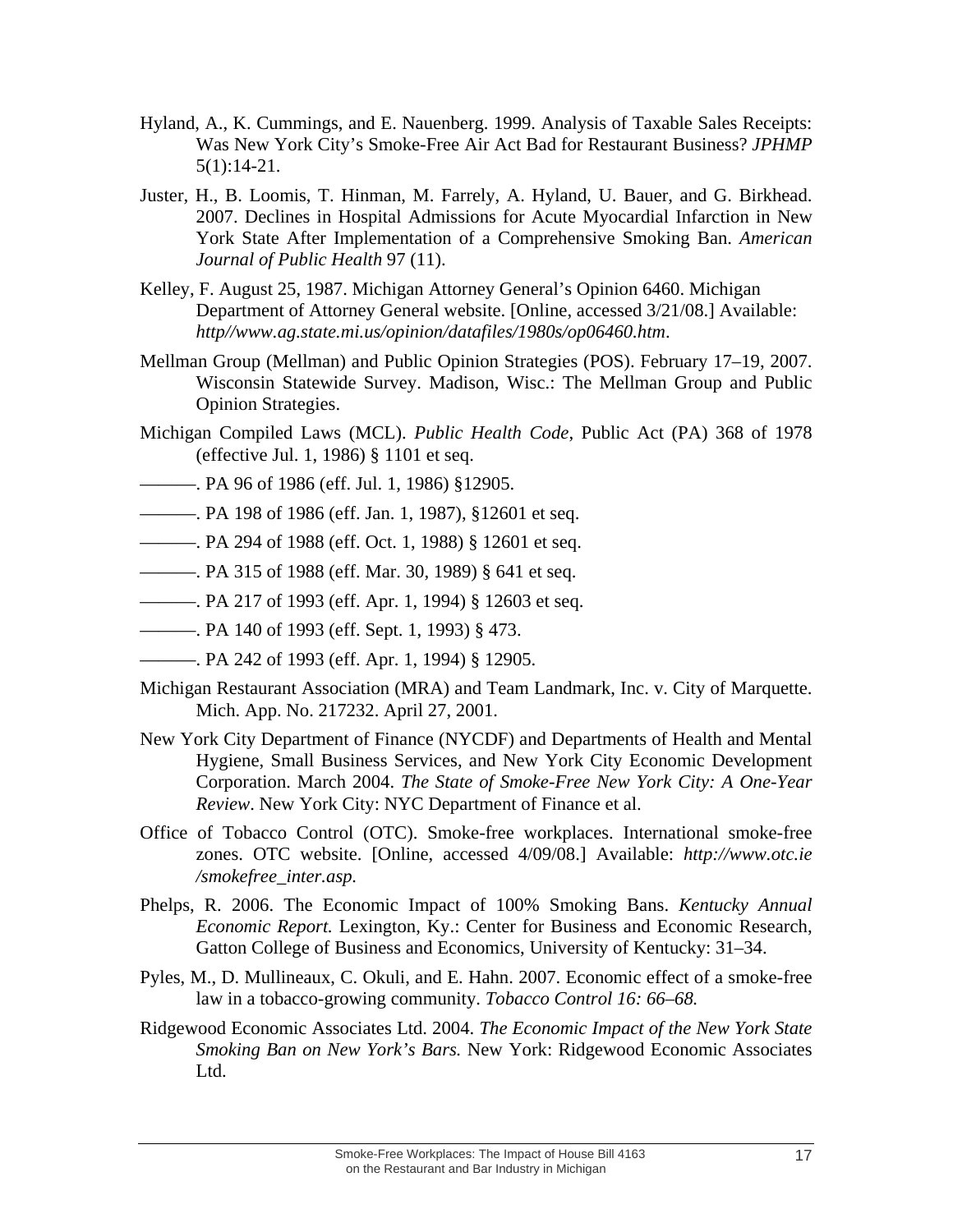- Sciacca, J. and M. Ratliff. 1998. Prohibiting Smoking in Restaurants: Effects on Restaurant Sales. *American Journal of Health Promotion*. 12(3): 176-184.
- Scollo, M., and A. Lal. February 2008. *Summary of Studies Assessing the Economic Impact of Smoke-free Policies in the Hospitality Industry* – *includes studies produced to 31 January 2008*. Melbourne, Australia: VicHealth Centre for Tobacco Control.
- Scollo, M. A. Lal, A. Hyland, and S. Glantz. 2003. Review of the quality of studies on the economic effects of smokefree policies on the hospitality industry. *Tobacco Control* 12: 13–20.
- Senate Analysis Section (Michigan). October 14, 1986. Senate Bill 196 (as enrolled) to amend MCL 333.12601 (et al.). *Public Health Code*: Second Analysis Lansing, Mich.: Senate Analysis Section.
- Seo, D., and M. Torabi. 2007. Reduced Admissions for Acute Myocardial Infarction Associated with a Public Smoking Ban: Matched Controlled Study. *Journal of Drug Education* 37(3).
- Stanbury, M., D. Chester, E. Hanna, and K. Rosenman. 2008. How Many Deaths Will it Take? A Death From Asthma Associated With Work-Related Environmental Tobacco Smoke. *American Journal of Industrial Medicine* 51.
- Styring, William III. 2001. A Study of the Fort Wayne (IN) Restaurant Smoking Ban: Has It Impacted the Restaurant Business? Funded by Smokefree Indiana and the Centers for Disease Control. Indianapolis, Ind.: Hudson Institute.
- United States Public Health Service (USPHS), Office of the Surgeon General. 1971. *The Health Consequences of Smoking*. Washington, D.C.: USPHS, Office of the Surgeon General.
- United States Department of Health and Human Services (HHS). 2006. *The Health Consequences of Involuntary Exposure to Tobacco Smoke: A Report of the Surgeon General—Executive Summary*. Washington, D.C.: U.S. Department of Health and Human Services, Centers for Disease Control and Prevention, Coordinating Center for Health Promotion, National Center for Chronic Disease Prevention and Health Promotion, Office on Smoking and Health.
- -1986. The Health Consequences of Involuntary Smoking: A Report of the *Surgeon General*. William R. Lynn, ed. Rockville, Md.: U.S. Department of Health and Human Services, Centers for Disease Control, Center for Health Promotion and Education, Office on Smoking and Health.
- United States Department of Health and Human Services, Centers for Disease Control (CDC). June 22, 2007. Decline in Smoking Prevalence—New York City, 2002— 2006. *Morbidity and Mortality Weekly Report*, 56(24).
- ———. February 27, 2004. Impact of a Smoking Ban on Restaurant and Bar Revenues— El Paso, Texas, 2002. *MMWR* 53(7): 150–52.
- ———. May 19, 1995. Assessment of the Impact of a 100% Smoke-Free Ordinance on Restaurant Sales – West Lake Hills, Texas, 1992–1994. *MMWR* 44(19): 370–72.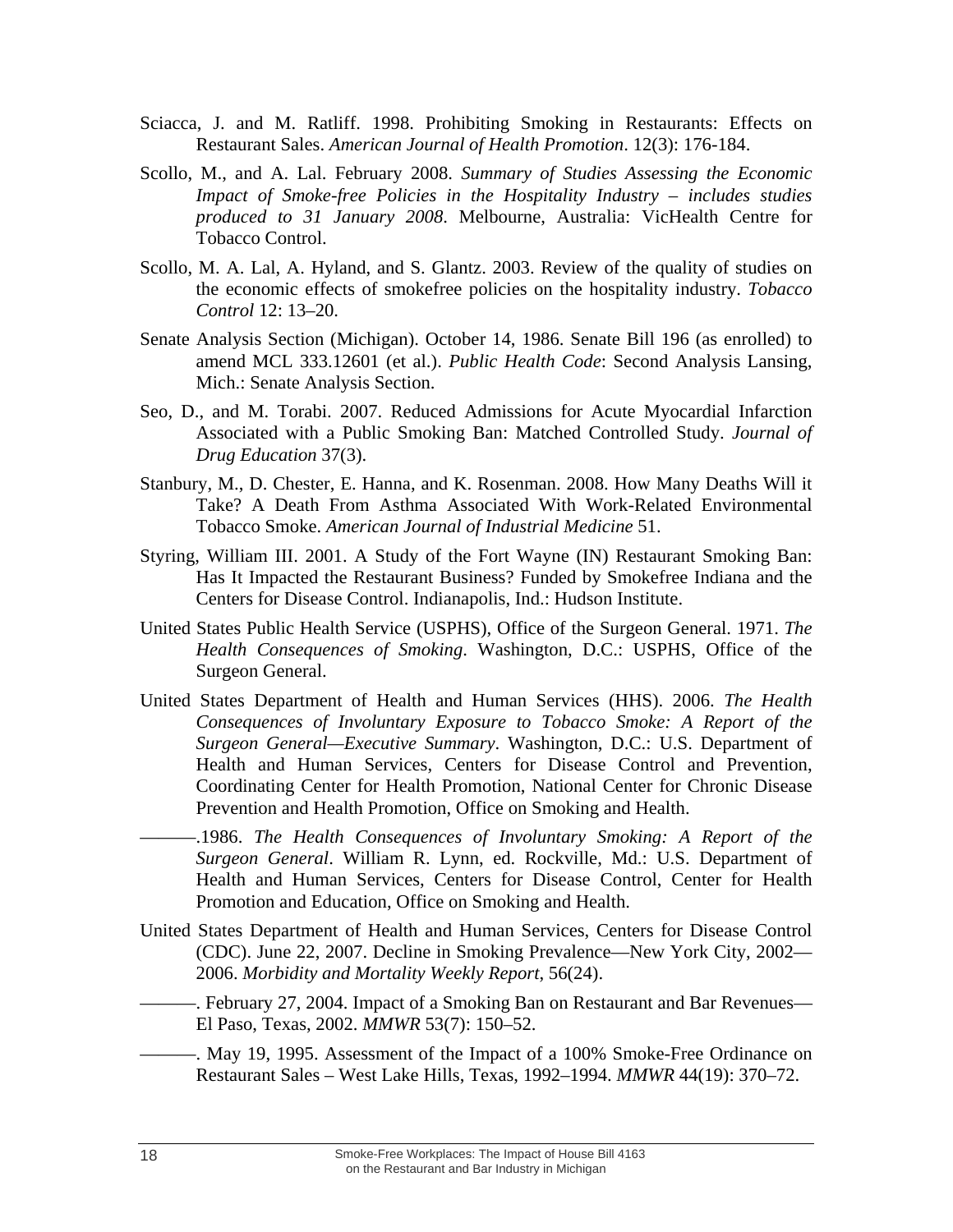World Health Organization (WHO). May 29, 2007. Only 100% smoke-free environments adequately protect from dangers of second-hand smoke. Press release on WHO website. [Online, accessed 4/09/08.] Available: *http://www.who.int/mediacentre/ news/releases/2007/pr26/en/index.html.*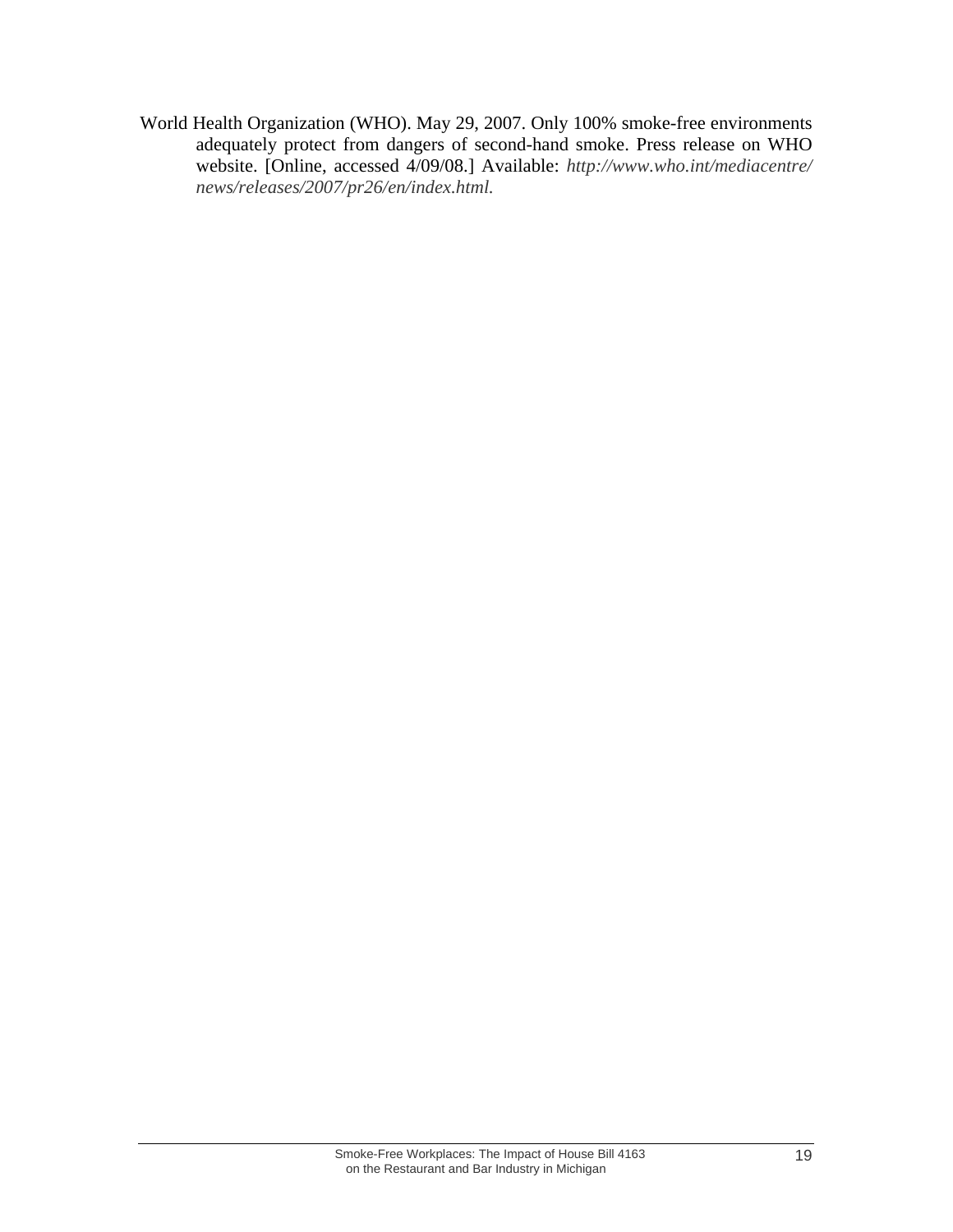# **Appendix:**  *U.S. States with Comprehensive Smoke-Free Legislation*

<span id="page-23-0"></span>